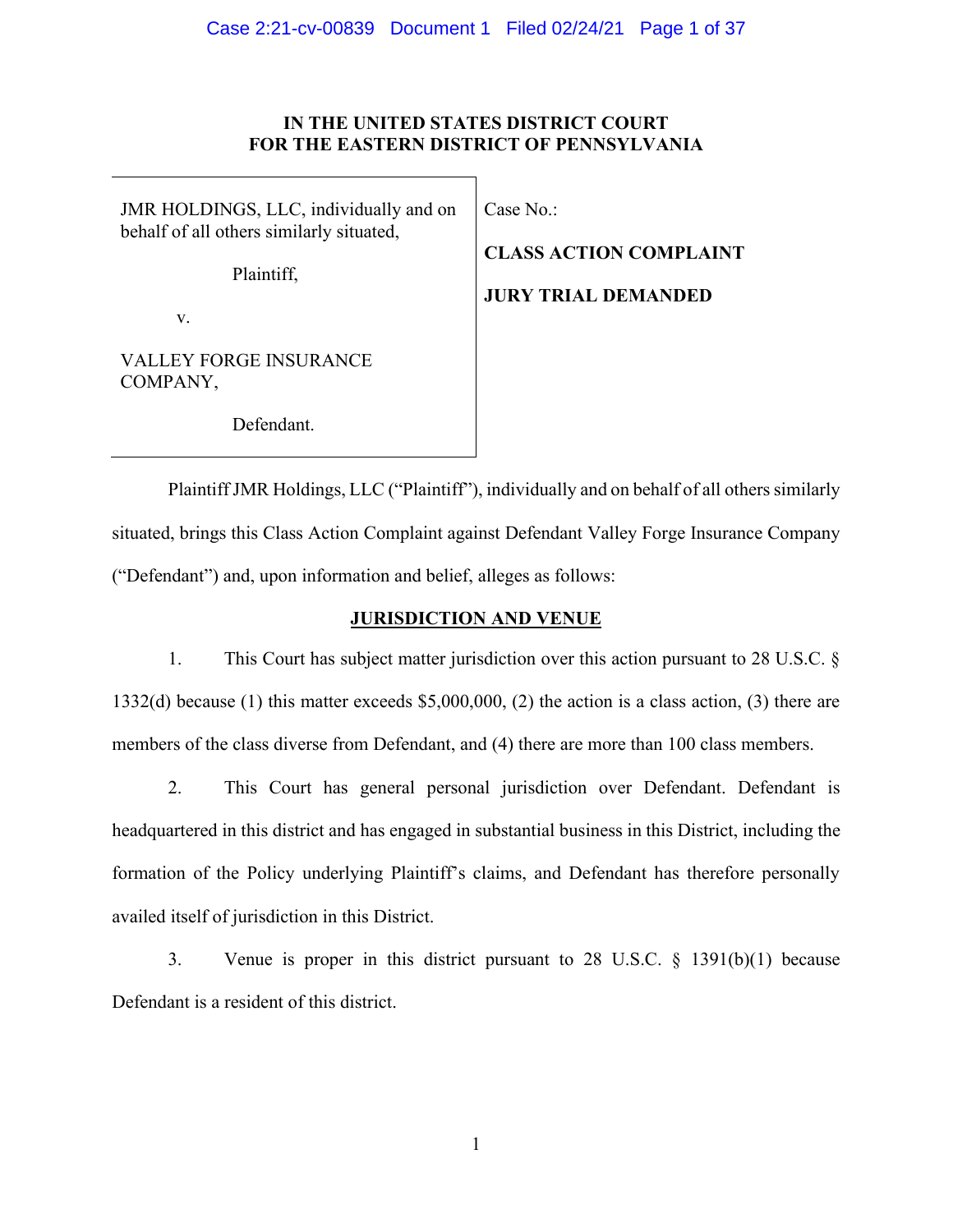#### **PARTIES**

4. At all relevant times, Plaintiff JMR Holdings, LLC is a New York limited liability company. Plaintiff operates a photography business in New York located at 500 W 30th St, Apt 30K, New York, NY 10001 (collectively, "Insured Property"). Plaintiff is owned by Julien McRoberts who is a resident and citizen of New York.

5. Defendant Valley Forge Insurance Company is an insurance company with its headquarters and principal place of business in Pennsylvania. Defendant transacts the business of insurance in New York. Defendant is a resident and citizen of Pennsylvania.

#### **FACTUAL ALLEGATIONS**

#### **I. Insurance Coverage**

6. At all relevant times, Defendant issued a policy to Plaintiff to cover business interruption loss from February 1, 2020 until February 1, 2021 for its business at the Insured Property. The policy number is B 6024700178. This policy was intended to cover losses to business interruption. *See* Declaration, attached hereto as Exhibit 1 (the "Policy").

7. The Policy is currently in full effect in providing, among other things, personal property, business income loss and extra expense, civil authority, and other coverage.

8. Plaintiff submitted a claim for a loss pursuant to its Policy seeking coverage under this Policy. Defendant rejected Plaintiff's claim for coverage for business income loss and extra expense, civil authority, and other claims, contending, *inter alia*, that there was no physical loss or damage to Plaintiff's Insured Property or surrounding property.

9. Plaintiff faithfully paid policy premiums to Defendant, specifically to provide, among other things, additional coverages in the event of business income loss and extra expense or business interruption or closures by order of civil authority.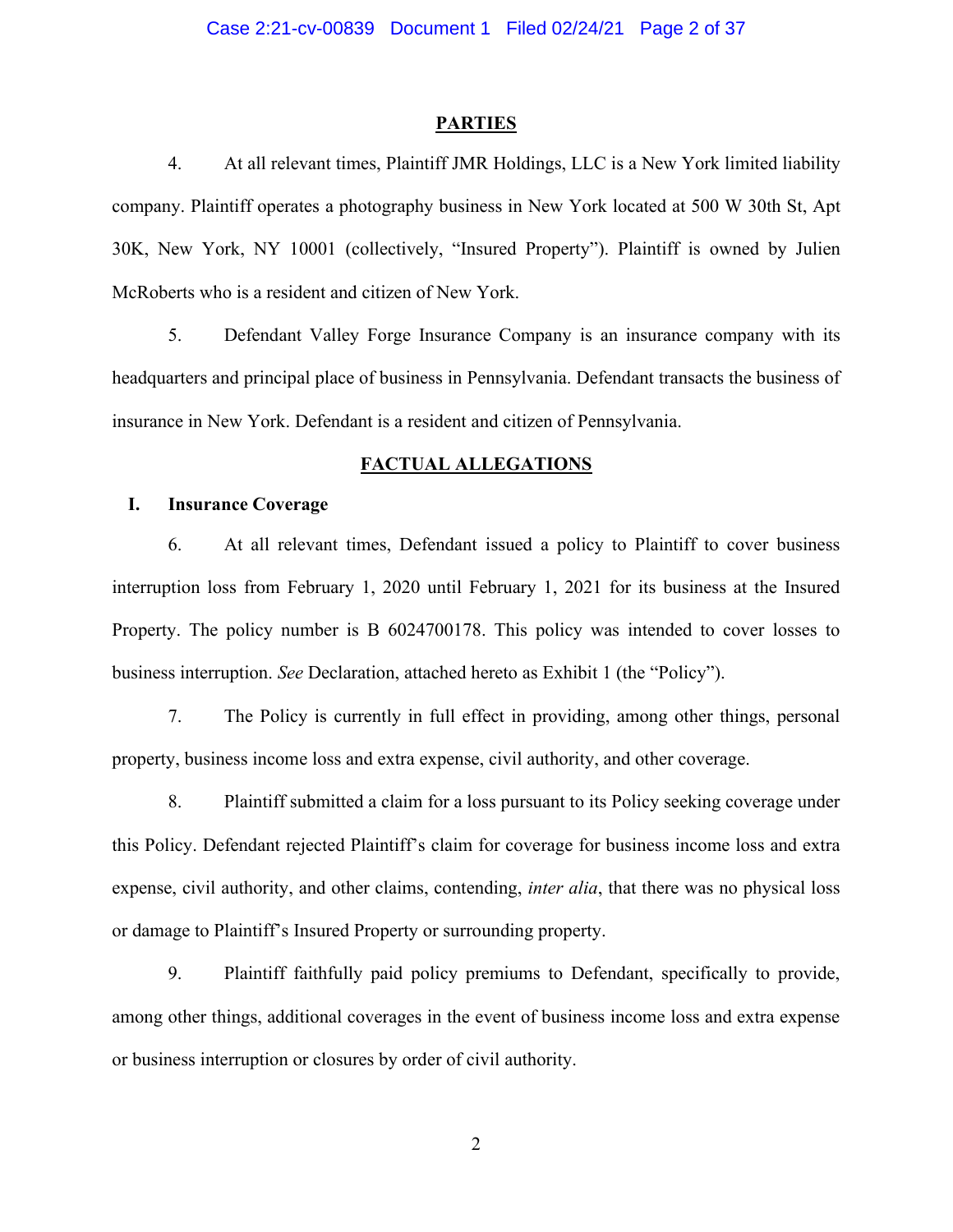#### Case 2:21-cv-00839 Document 1 Filed 02/24/21 Page 3 of 37

10. The Policy covers for damages resulting from business interruption when there is property damage, which is standard in most all-risk commercial property insurance policies, along with coverage for extra expenses.

11. The Policy also covers the actual loss of business income sustained and the actual, necessary, and reasonable extra expenses incurred when access to the Insured Property is specifically prohibited by order of civil authority as the direct result of a covered cause of loss to property in the immediate area of Plaintiff's Insured Property. This additional coverage is identified as coverage under "Civil Authority."

12. The Policy also covers the actual loss of business income sustained and the actual, necessary, and reasonable extra expenses incurred caused by direct physical loss or damage to a Dependent Property, such as the property of one of Plaintiff's clients.

13. The Policy is an all-risk policy, insofar as it provides that a covered cause of loss, including but not limited to direct physical loss or direct physical damage, triggers unless the loss is specifically excluded or limited in the Policy.

14. An all-risk Policy such as that purchased by Plaintiff is one that protects against catastrophic events, such as the one occurring now, involving the global COVID-19 Pandemic that has resulted in the widespread, omnipresent, and persistent presence of COVID-19 throughout the United States, including Plaintiff's Dependent Properties.

15. Coverage under an all-risk policy is to be broadly interpreted and provided, and exclusions are to be narrowly construed in favor of coverage.

16. There is no Virus Exclusion in the Policy, and thus, Plaintiff's claims are covered under the plain language of the all-risk Policy.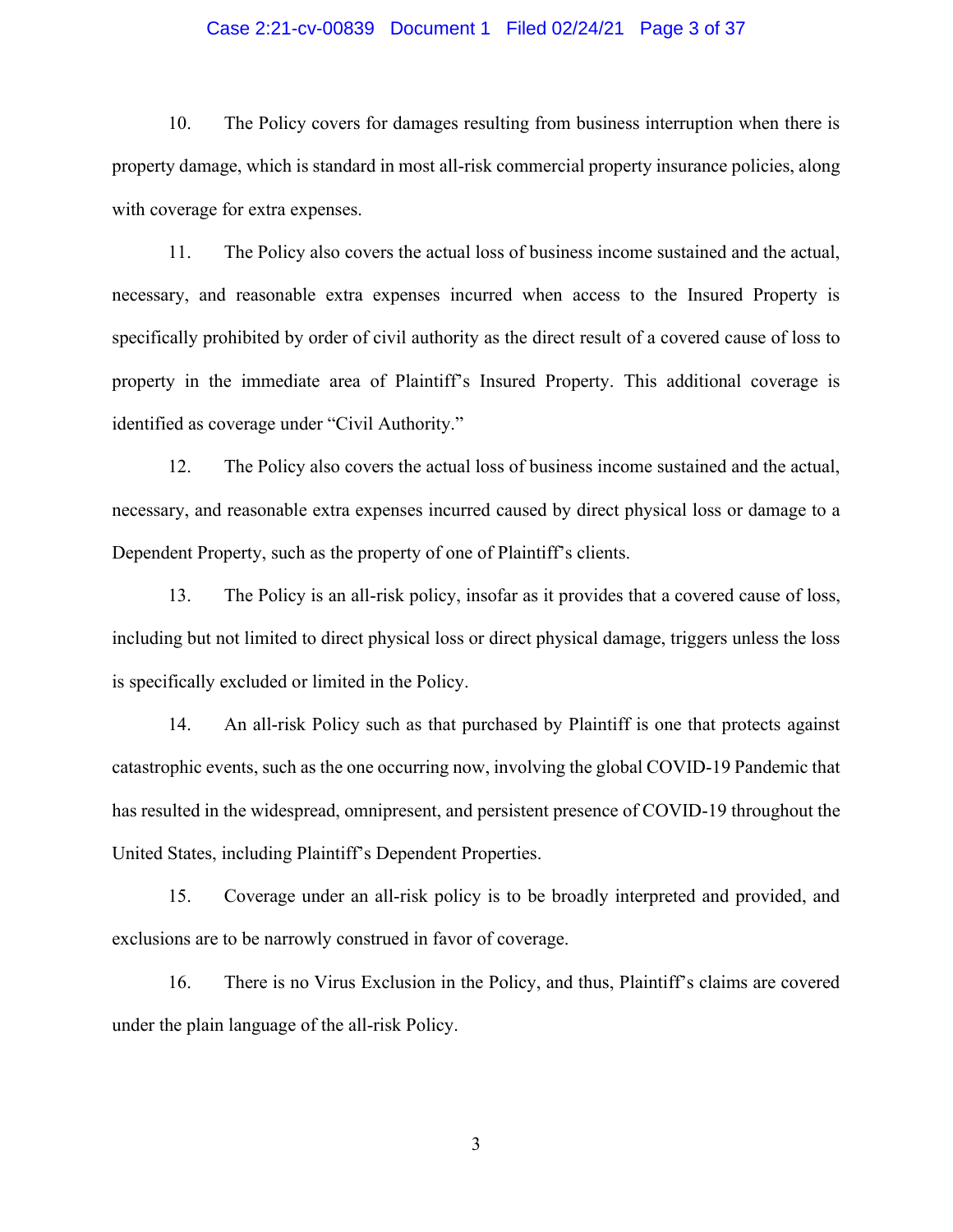#### Case 2:21-cv-00839 Document 1 Filed 02/24/21 Page 4 of 37

17. The language in the Policy is "adhesionary" in that Plaintiff was not a participant in negotiating or drafting its content and provisions.

18. Plaintiff was not a participant in negotiating or drafting the Policy's content and provisions. Plaintiff possessed no leverage or bargaining power to alter or negotiate the terms of the Policy, and more particularly, Plaintiff had no ability to alter, change or modify standardized language derived from the ISO format.

19. The presence of virus or disease can constitute physical damage to property, as the insurance industry has recognized since at least 2006. When preparing the Virus Exclusion, the ISO circulated a statement to state insurance regulators that included the following:

> Disease-causing agents may render a product impure (change its quality or substance),or enable the spread of disease by their presence on interior building surfaces or the surfaces of personal property. When disease-causing viral or bacterial contamination occurs, potential claims involve the cost of replacement of property (for example, the milk), cost of decontamination (for example, interior building surfaces), and business interruption (time element) losses. Although building and personal property could arguably become contaminated (often temporarily) by such viruses and bacteria, the nature of the property itself would have a bearing on whether there is actual property damage. An allegation of property damage may be a point of disagreement in a particular case.

20. Plaintiff purchased the Policy with an expectation that it was purchasing a policy that would provide coverage in the event of a business interruption, such as that suffered by Plaintiff as a result of the COVID-19 Pandemic.

21. At no time had Defendant or their agents notified Plaintiff that the coverage that

Plaintiff had purchased pursuant to an all-risk policy that included business interruption coverage

had exclusions and provisions that purportedly undermined the very purpose of the coverage—to

provide benefits in the event of a business interruption.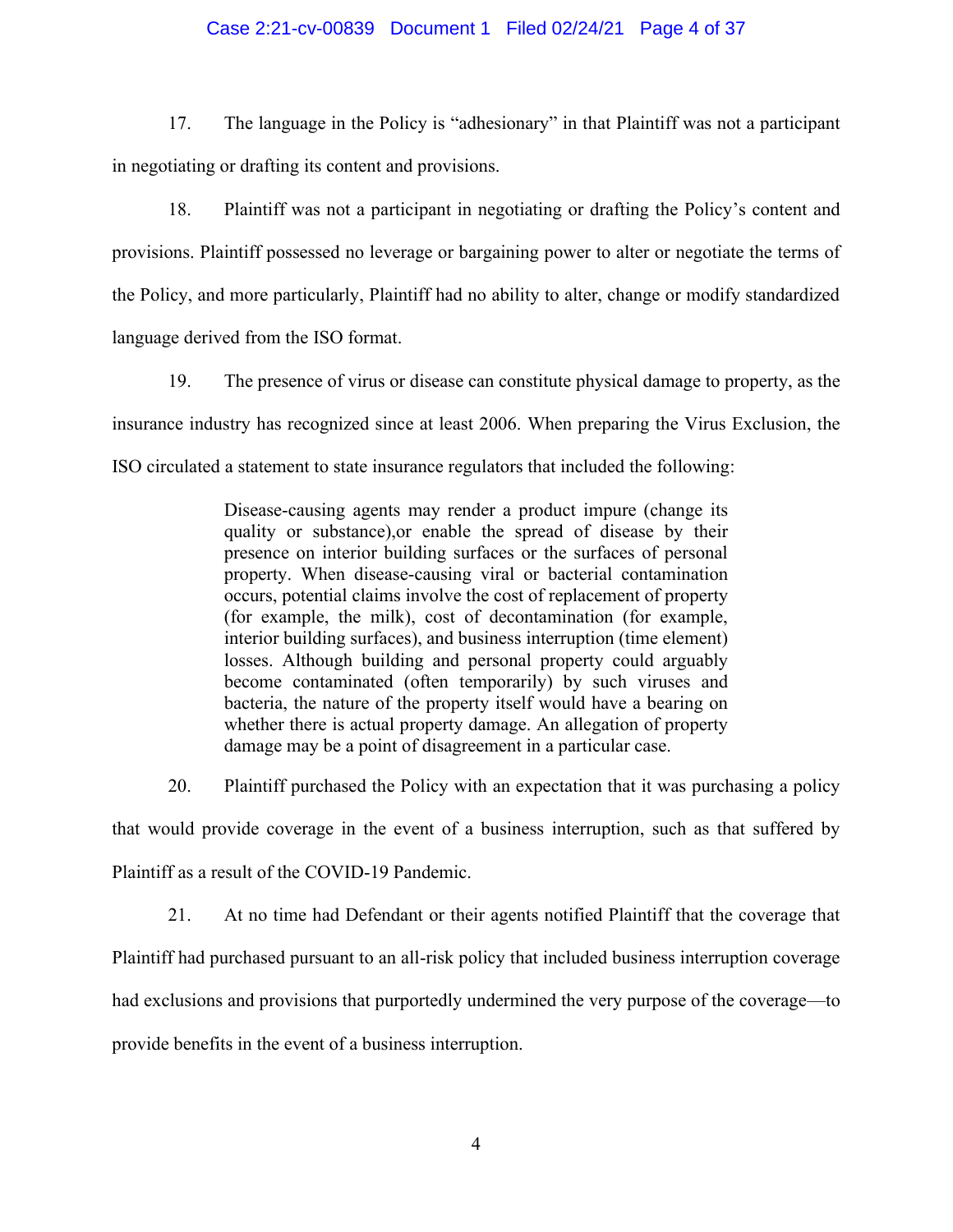#### Case 2:21-cv-00839 Document 1 Filed 02/24/21 Page 5 of 37

22. The reasonable expectations of Plaintiff—*i.e.*, an objectively reasonable interpretation by the average Policyholder of the coverage that was being provided—was that the Policy included coverage when a civil authority forced closure of the business' Dependent Properties for an issue of public safety such as that involving the COVID-19 pandemic.

23. The purported exclusions of the Policy that Defendant has or is expected to raise in defense of Plaintiff's claim under the Civil Authority coverage of the Policy are contradictory to the provision of Civil Authority coverage and violate public policy as a contract of adhesion and hence are not enforceable against Plaintiff.

24. Plaintiff is not seeking coverage because of personal injuries caused by the virus, but rather coverage for property damage, business income loss, and extra expense.

25. The civil authority orders prohibited access to Plaintiff's Dependent Properties in response to dangerous physical conditions described above resulting from COVID-19. As a result of the presence of COVID-19 and the civil authority orders, Plaintiff suffered business income loss and incurred extra expenses.

26. The Policy does not exclude the losses suffered by Plaintiff, and therefore, the Policy does provide coverage for the losses incurred by Plaintiff.

27. Based on information and belief, Defendant has accepted the policy premiums with no intention of providing any coverage for property damage, business income loss or extra expense, or Civil Authority orders.

28. Factual issues related to direct physical loss or damage to Plaintiff's Dependent Properties will require development of a factual record through discovery. Plaintiff also intends to serve subpoenas on the ISO and Department of Insurance regarding coverage under the Policy's standardized language.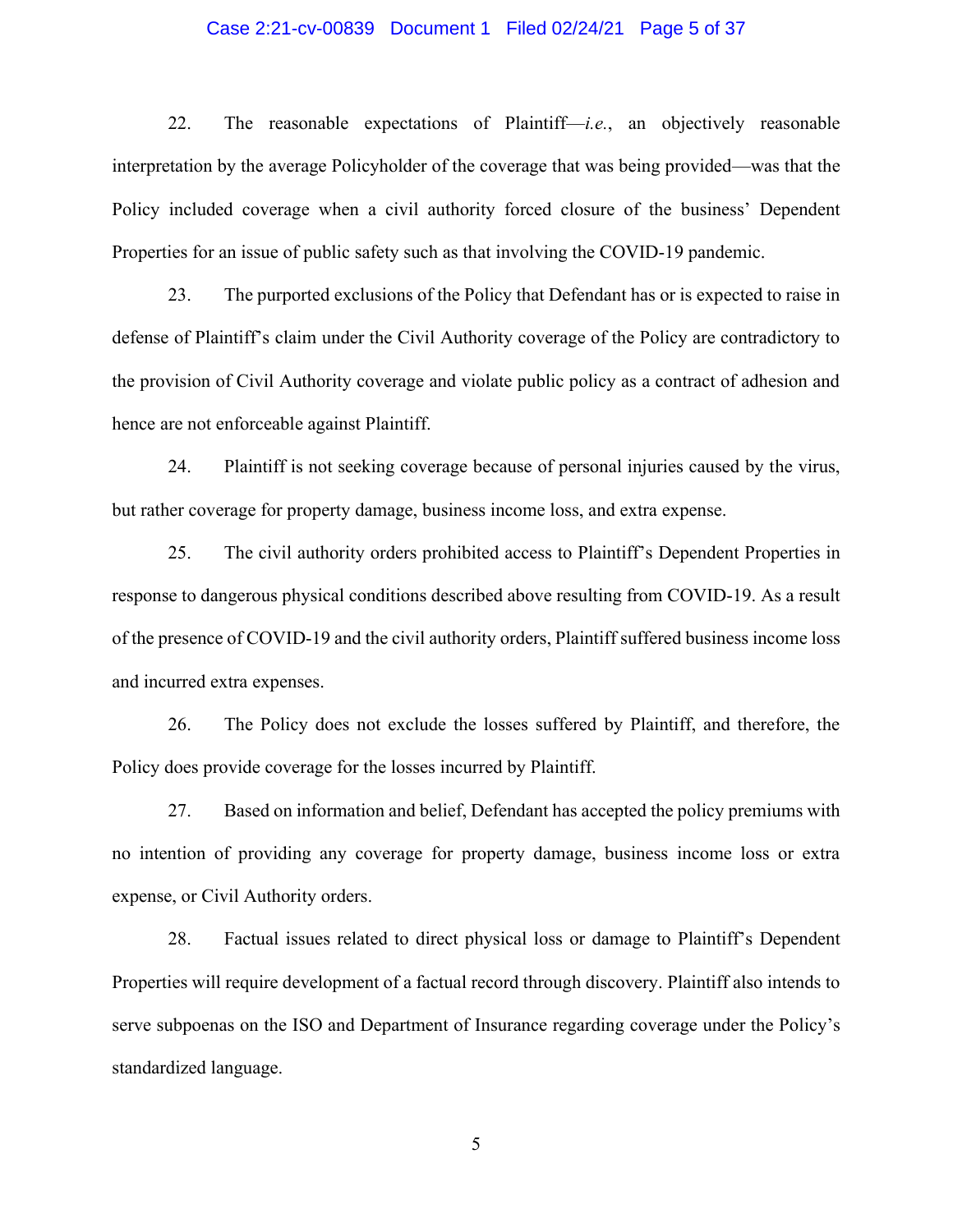#### **II. The Coronavirus Pandemic**

29. The scientific community, and those personally affected by the virus, recognize the Coronavirus as a cause of real physical loss and damage. It is clear that contamination of a Dependent Property would be a direct physical loss requiring remediation to clean the surfaces of the business.

30. The virus that causes COVID-19 remains stable and transmittable in aerosols for up to three hours, up to four hours on copper, up to 24 hours on cardboard and up to two to three days on plastic and stainless steel. *See* [https://www.nih.gov/news-events/news-releases/new](https://www.nih.gov/news-events/news-releases/new-coronavirus-stable-hours-surfaces)[coronavirus-stable-hours-surfaces](https://www.nih.gov/news-events/news-releases/new-coronavirus-stable-hours-surfaces) (last visited April 9, 2020).

31. The CDC has issued a guidance that gatherings of more than 10 people must not occur. People in congregate environments, which are places where people live, eat, and sleep in close proximity, face increased danger of contracting COVID-19.

32. On March 11, 2020 the World Health Organization ("WHO") made the assessment that COVID-19 shall be characterized as a pandemic. *See*  [https://www.who.int/dg/speeches/detail/who-director-general-s-opening-remarks-at-the-media](https://www.who.int/dg/speeches/detail/who-director-general-s-opening-remarks-at-the-media-briefing-on-covid-19---11-march-2020)[briefing-on-covid-19---11-march-2020.](https://www.who.int/dg/speeches/detail/who-director-general-s-opening-remarks-at-the-media-briefing-on-covid-19---11-march-2020)

33. The global Coronavirus pandemic is exacerbated by the fact that the deadly virus physically infects and stays on surfaces of objects or materials, "fomites," for up to twenty-eight (28) days. Human coronaviruses can remain infectious on inanimate surfaces at room temperature for up to 9 days. At a temperature of 30 degrees Celsius (86 degrees F) or more the duration of persistence is shorter. *See* <https://www.ncbi.nim.nih.gov/pmc/articles/PMC7132493/> (last visited July 16, 2020).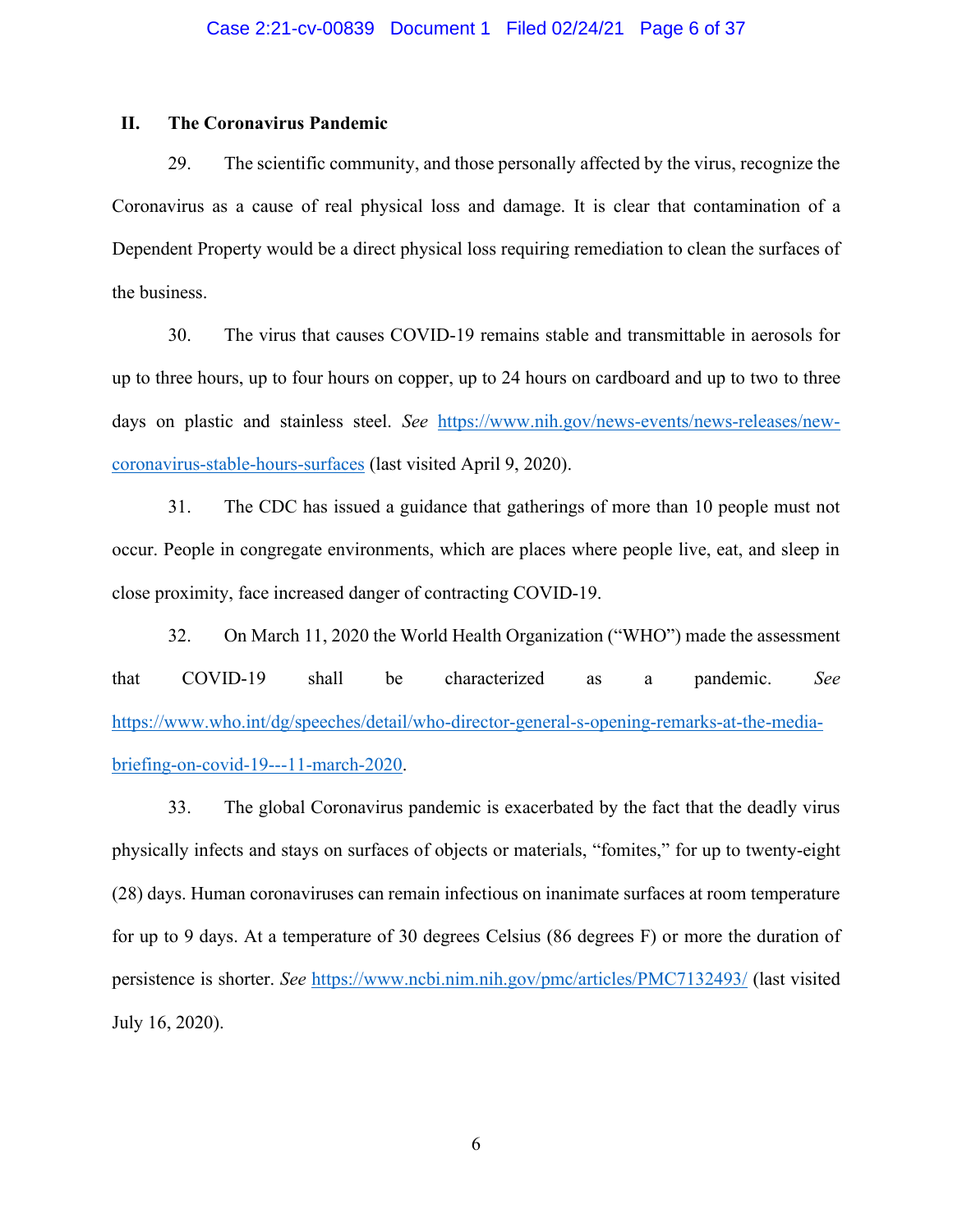#### Case 2:21-cv-00839 Document 1 Filed 02/24/21 Page 7 of 37

34. A particular challenge with the novel coronavirus is that it is possible for a person to be infected with COVID-19 but be asymptomatic. Thus, seemingly healthy people unknowingly spread the virus via speaking, breathing, and touching objects.

35. While infected droplets and particles carrying COVID-19 may not be visible to the naked eye, they are physical objects which travel to other objects and cause harm. Habitable surfaces on which COVID-19 has been shown to survive include, but are not limited to, stainless steel, plastic, wood, paper, glass, ceramic, cardboard, and cloth.

36. The virus is thought to spread mainly from person to person: between people who are in close contact with one another (within about 6 feet); through respiratory droplets produced when an infected person coughs, sneezes or talks; these droplets can land in the mouths or noses of people who are nearby or possibly be inhaled into the lungs; and some recent studies have suggested that COVID-19 may be spread by people who are not showing symptoms. *See* [https://www.cdc.gov/coronavirus/2019-ncov/prevent-getting-sick/prevention.html.](https://www.cdc.gov/coronavirus/2019-ncov/prevent-getting-sick/prevention.html)

37. The CDC has noted that "[i]t may be possible that a person can get COVID-19 by touching a surface or object that has the virus on it and then touching their own mouth, nose, or possibly their eyes, but this is not thought to be the main way the virus spreads.´ *See* [https://www.cdc.gov/foodsafety/newsletter/food-safety-and-Coronavirus.html.](https://www.cdc.gov/foodsafety/newsletter/food-safety-and-Coronavirus.html)

38. The CDC has said that the best way to prevent illness is to avoid being exposed to this virus and that steps can be taken to slow its spread: Maintain good social distance (about 6 feet). This is very important in preventing the spread of COVID-19; Wash your hands often with soap and water. If soap and water are not available, use a hand sanitizer that contains at least 60% alcohol; Routinely clean and disinfect frequently touched surfaces; and Cover your mouth and nose with a cloth face covering when around others.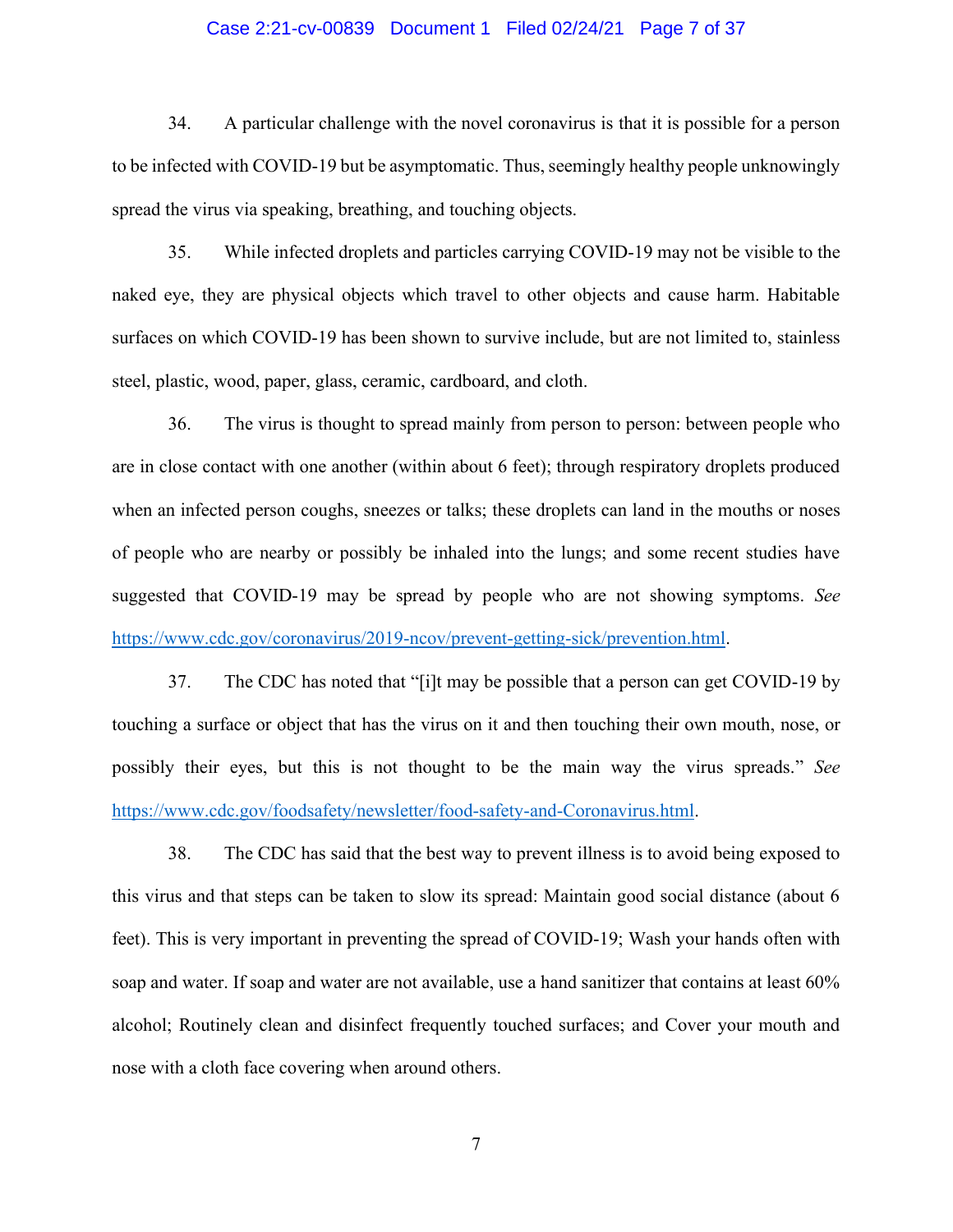#### Case 2:21-cv-00839 Document 1 Filed 02/24/21 Page 8 of 37

39. **The primary and most important mode of transmission for COVID-19 is through** close contact from person-to-person. Based on data from lab studies on COVID-19 and what we know about similar respiratory diseases, it may be possible that a person can get COVID-19 by touching a surface or object that has the virus on it and then touching their own mouth, nose, or possibly their eyes, but this isn't thought to be the main way the virus spreads." <https://www.cdc.gov/media/releases/2020/s0522-cdc-updates-covid-transmission.html> (last edited May 23, 2020).

40. Compliance with the CDC recommendations, along with compliance with the civil authority orders, effectively made it impossible for Plaintiff to operate its business in the usual and customary manner causing the business to suffer business losses and added expenses as provided for and covered under the Policy

41. China, Italy, France, and Spain have implemented the cleaning and fumigating of public areas prior to allowing them to re-open publicly due to the intrusion of microbials.

42. A French Court has determined that business interruption coverage applies to the COVID-19 Pandemic. *See*

[https://www.insurancejournal.com/news/international/2020/05/22/569710.htm.](https://www.insurancejournal.com/news/international/2020/05/22/569710.htm)

43. Similarly, on September 15, 2020, the United Kingdom's High Court found that the 'disease' and/or 'denial of access' clauses in the various insurance policy wordings provide coverage in the circumstances of the COVID-19 pandemic, and that the trigger for coverage caused policyholders' losses. The High Court further noted:

> The fact that a provision in a contract is expressed as an exception does not necessarily mean that it should be approached with a predisposition to construe it narrowly. Like any other provision in a contract, words of exception or exemption must be read in the context of the contract as a whole and with due regard for its purpose. As a matter of general principle, it is well established that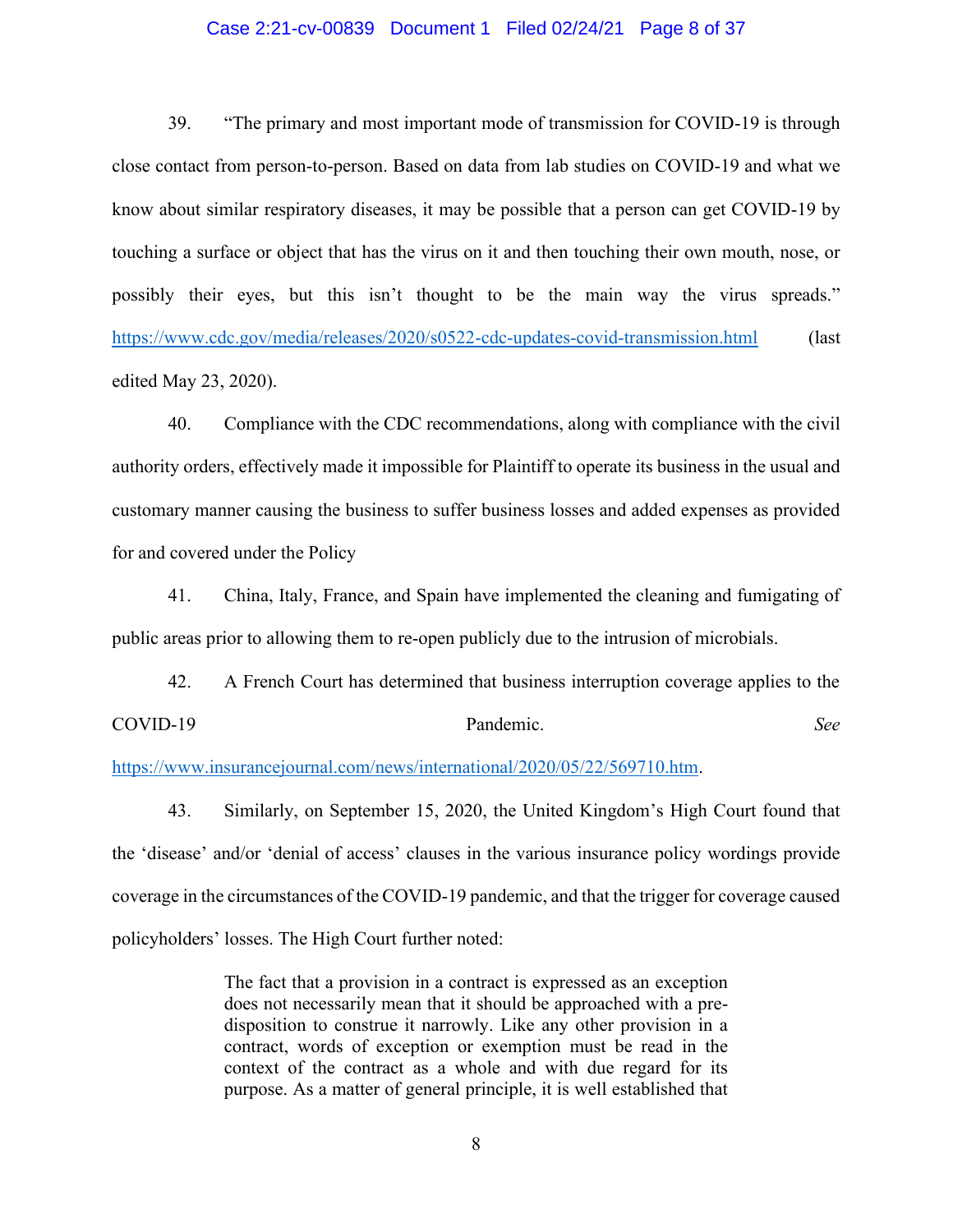that if one party, otherwise liable, wishes to exclude or limit his liability to the other party, he must do so in clear words; and that the contract should be given the meaning it would convey to a reasonable person having all the background knowledge which is reasonably available to the person or class of persons to whom the document is addressed.

[https://www.fca.org.uk/publication/corporate/bi-insurance-test-case-judgment.pdf.](https://www.fca.org.uk/publication/corporate/bi-insurance-test-case-judgment.pdf)

44. The determination by a Court of another country that coverage exists is consistent with public policy that in the presence of a worldwide Pandemic, such as COVID-19, businesses that possess business interruption insurance coverage should recover their losses from the insurance carriers.

#### **III. Civil Authority**

45. On March 7, 2020, New York Governor Andrew Cuomo declared a Disaster Emergency for the entire state of New York as a result of COVID-19.

46. On March 12, 2020, Governor Cuomo set restrictions on large gatherings.

47. On March 20, 2020, the State of New York issued a stay-at-home order that all

non-essential workers must stay at home as a result of the COVID-19 pandemic. To date, this order has been extended to at least May 15, 2020.

48. On April 17, 2020, the State of New York ordered all individuals over the age of two to wear a face covering when in a public place.

49. Further, on April 10, 2020, President Trump seemed to support insurance coverage

for business loss like that suffered by the Plaintiff.

REPORTER: Mr. President may I ask you about credit and debt as well. Many American individuals, families, have had to tap their credit cards during this period of time. And businesses have had to draw down their credit lines. Are you concerned Mr. President that that may hobble the U.S. economy, all of that debt number one? And number two, would you suggest to credit card companies to reduce their fees during this time?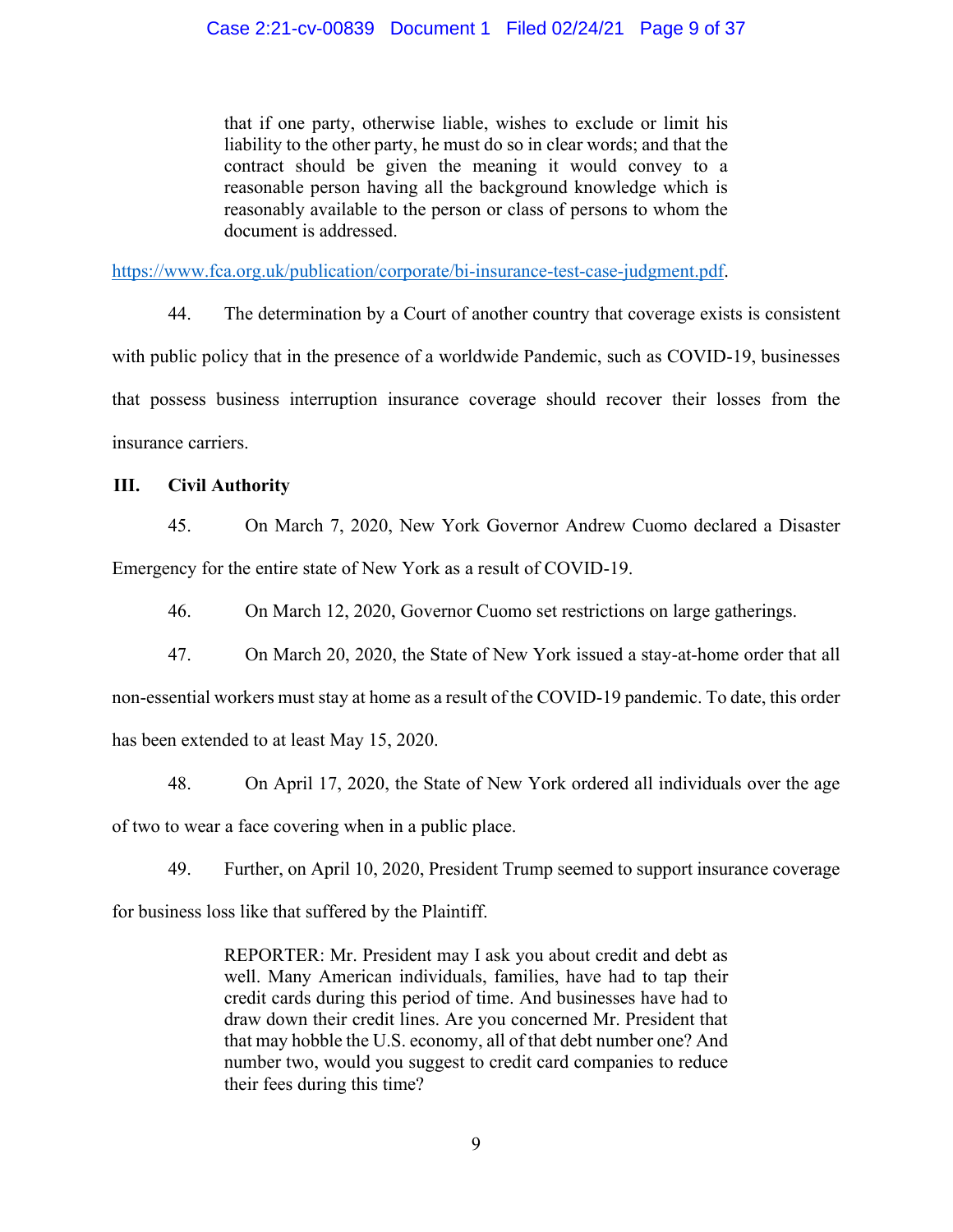PRESIDENT TRUMP: Well it's something that we've already suggested, we're talking to them. Business interruption insurance, I'd like to see these insurance companies—you know you have people that have paid. *When I was in private I had business interruption*. When my business was interrupted through a hurricane or whatever it may be, I'd have business where I had it, I didn't always have it, sometimes I had it, sometimes, I had a lot of different companies. But if I had it I'd expect to be paid. You have people. I speak mostly to the restaurateurs, where they have a restaurant, they've been paying for 25, 30, 35 years, business interruption. They've never needed it. All of a sudden they need it. And I'm very good at reading language. I did very well in these subjects, OK. And I don't see the word pandemic mentioned. Now in some cases it is, it's an exclusion. But in a lot of cases I don't see it. I don't see it referenced. And they don't want to pay up. I would like to see the insurance companies pay if they need to pay, if it's fair. And they know what's fair, and I know what's fair, I can tell you very quickly. But business interruption insurance, that's getting a lot money to a lot of people. And they've been paying for years, sometimes they just started paying, *but you have people that have never asked for business interruption insurance, and they've been paying a lot of money for a lot of years for the privilege of having it, and then when they finally need it, the insurance company says 'we're not going to give it.' We can't let that happen*.

*See* https://youtu.be/ cMeG5C9TjU (last visited on April 17, 2020).

- 50. The President was articulating a few core points:
	- a. Business interruption is a common type of insurance.
	- b. Businesses pay in premiums for this coverage and should reasonably expect they'll receive the benefit of the coverage.
	- c. This pandemic should be covered unless there is a specific exclusion for pandemics.
	- d. If insurers deny coverage, they would be acting in bad faith.
- 51. These Orders and proclamations, as they relate to the closure of all non-life-

sustaining businesses, evidence an awareness on the part of both state and local governments that

COVID-19 causes damage to property. This is particularly true in places where business is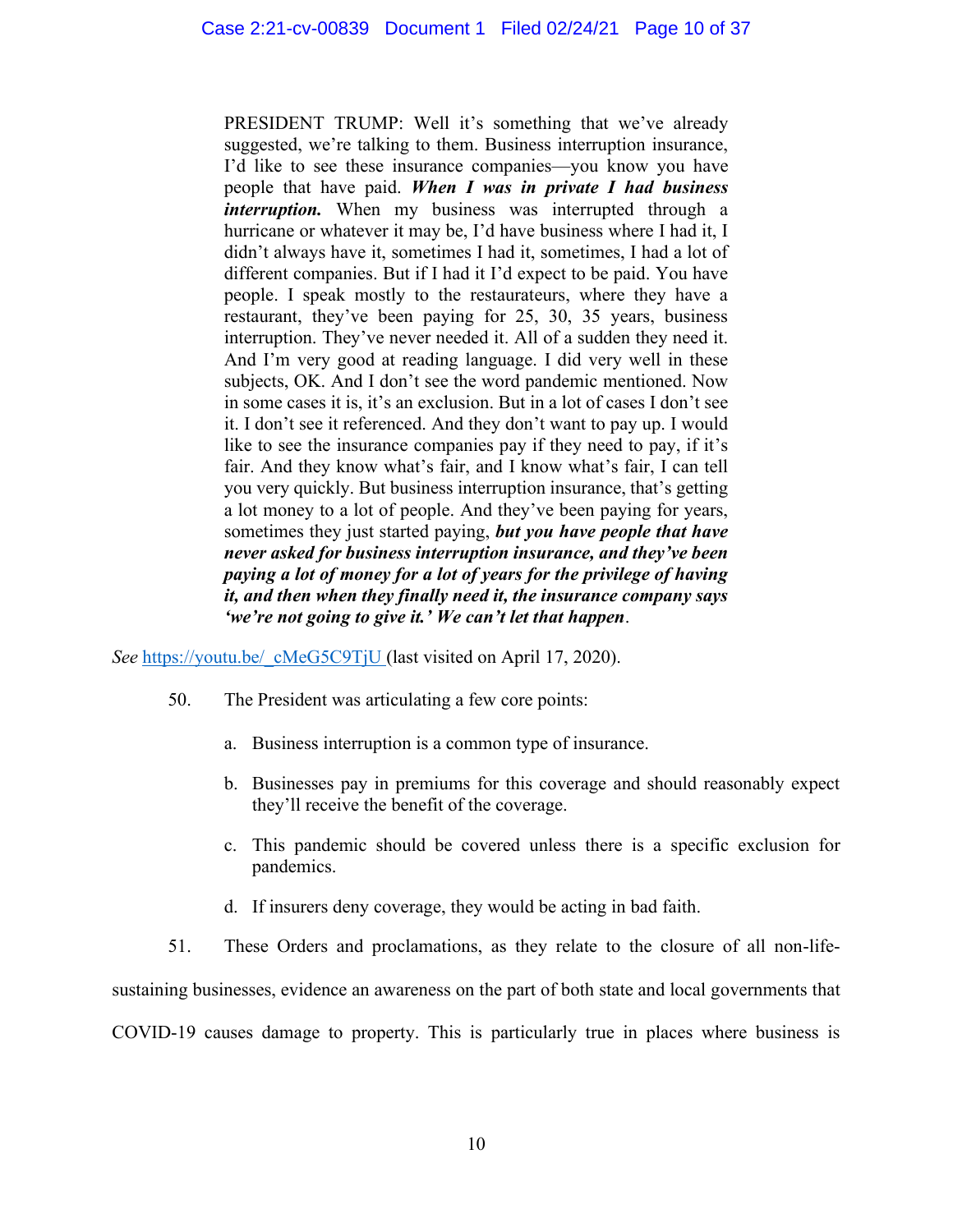#### Case 2:21-cv-00839 Document 1 Filed 02/24/21 Page 11 of 37

conducted, such as Plaintiff's, as the requisite contact and interaction causes a heightened risk of the property becoming contaminated.

52. Plaintiff did not have the ability or right to ignore these civil authority Orders and proclamations as doing so would expose Plaintiff to fines and sanctions.

53. Plaintiff's adherence to the requirements of these civil authority Orders and proclamations was in furtherance of protecting the public, the public good, public policy in favor of minimizing the risk of spread of COVID-19, and complying with the civil authority Orders.

#### **IV. Impact on Plaintiff**

54. Plaint four Subsidiess loss occurred when the state and local government issued orders that forced Plaintiff's business to shut down.

55. Prior to the issuance of the orders, Plaintiff's business was open.

56. Plaintiff has submitted a claim to Defendant related to such losses, but Defendant denied Plaintiff's claims.

57. In light of the Plaintiff's inability to safely access a Dependent Property due to the COVID-19 Pandemic, as well as state and local civil authority Orders requiring all non-lifesustaining businesses to cease operations and close all physical locations due to physical loss and damage caused by the COVID-19 Pandemic, Plaintiff was forced to suspend operations of its business.

58. Access to Plaintiff's business was prohibited by civil authority Orders.

59. The civil authority Orders entered by the state and local government were in the exercise of authority to protect the public and minimize the risk of spread of disease.

60. Even with the entry of these civil authority Orders, there remained physical impact not only in and within Plaintiff's business property but in and around the surrounding location of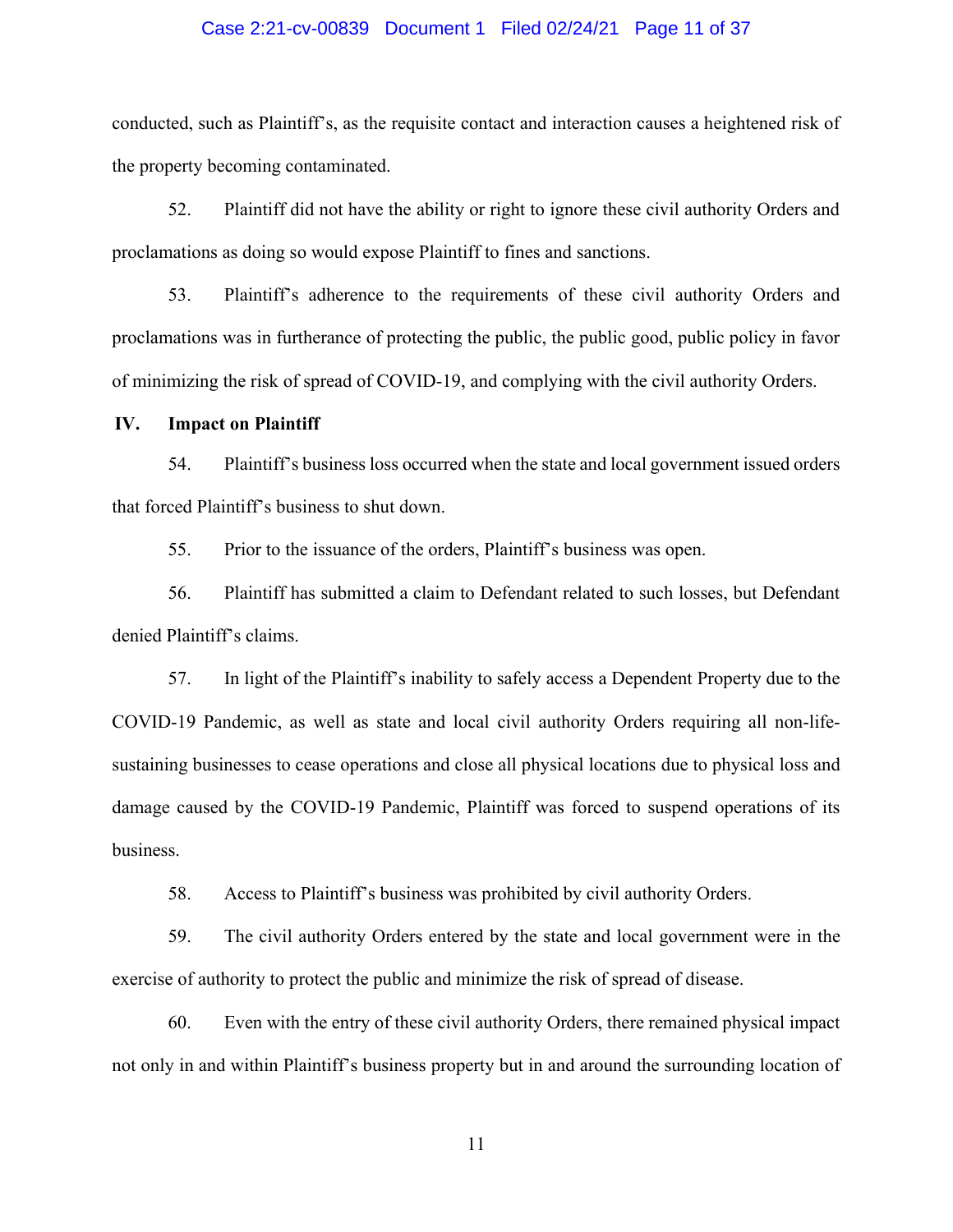#### Case 2:21-cv-00839 Document 1 Filed 02/24/21 Page 12 of 37

Plaintiff's business property in light of COVID-19 presence not being detectable other than through microscopic means, and occurrence of illness.

61. Plaintiff has suffered "direct physical loss of or damage" to its property due to the COVID-19 Pandemic. Among other things, COVID-19 made Dependent Properties unusable in the way that they had been used before the Pandemic, rendered the properties substantially unusable and uninhabitable, intruded upon the properties, damaged the properties, prevented physical access to and use of the properties, and caused a suspension of business operations at the properties.

62. This loss is physical. Instead of being able to operate Plaintiff's business normally, the Dependent Properties were required to close and prohibit access by Plaintiff. To do anything else would lead to the emergence or reemergence of COVID-19 at the location. Given the widespread prevalence of COVID-19, even limited use of a Dependent Property was not reasonably safe for extended periods. The high probability of illness and contamination prevents the full physical use of the property.

63. Businesses like Plaintiff's are more susceptible to being or becoming contaminated, as travels to various Dependent Properties where the coronavirus might be present.

64. Because of the nature of COVID-19 as described above, relating to its persistence in locations and the prospect of causing asymptomatic responses in some people, the risk of infection to persons is not only high, but could cause persons with asymptomatic responses to then come into contact with others who would not be so fortunate as to suffer merely an asymptomatic response, and instead suffer serious illness.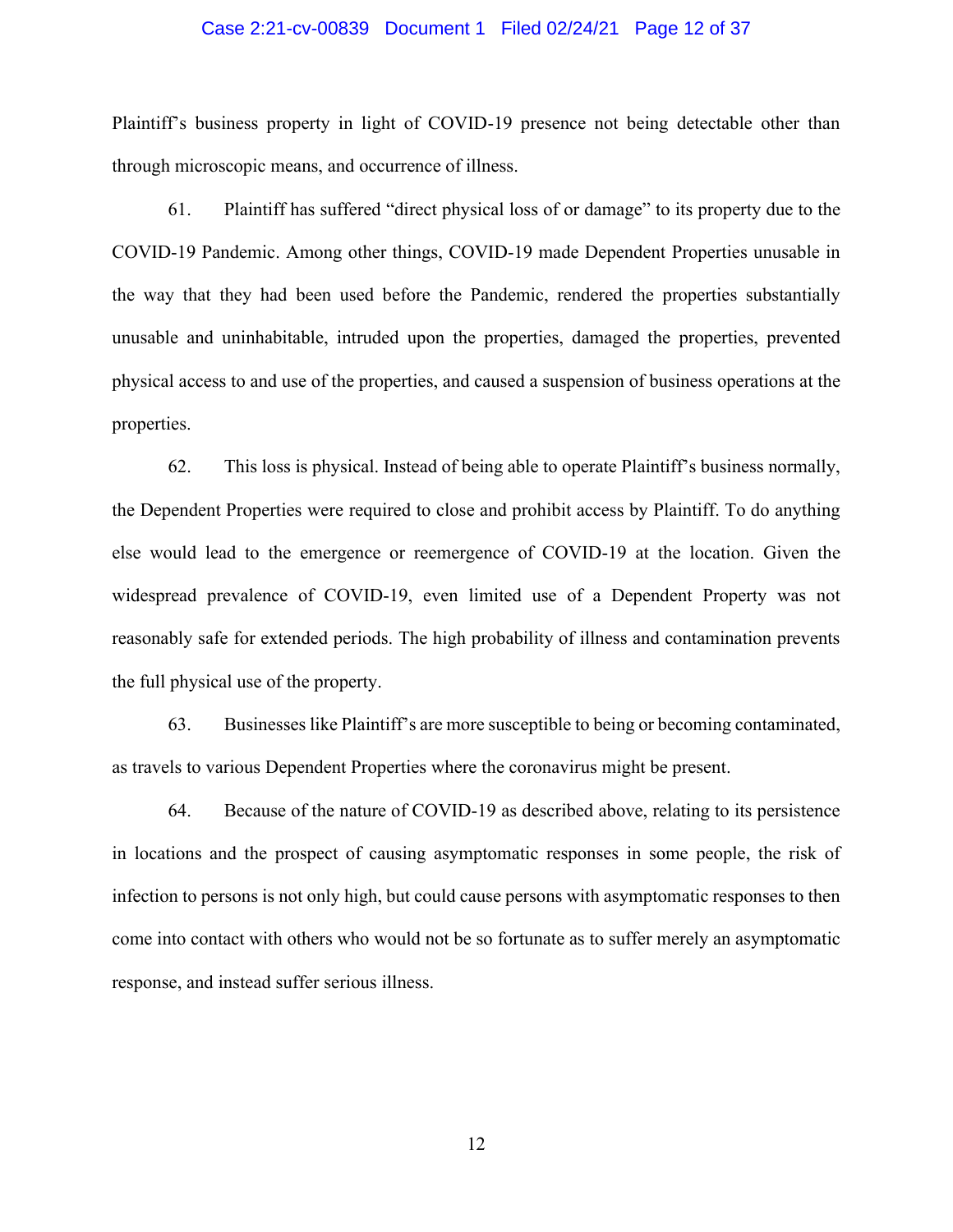#### Case 2:21-cv-00839 Document 1 Filed 02/24/21 Page 13 of 37

65. The virus is physically impacting Plaintiff. Any effort by Defendant to deny the reality that the virus causes physical loss and damage would constitute a false and potentially fraudulent misrepresentation that could endanger Plaintiff and the public.

66. Plaintiff specifically sought coverage for business interruption losses and extra expenses and paid premiums for such coverage with an expectation that the Policy provided such coverage, with no disclosures to the contrary being made to Plaintiff by Defendant or their agents.

67. A declaratory judgment determining that the coverage provided under the Policy exists is necessary so as to prevent Plaintiff from being left without vital coverage acquired to ensure the survival of the business due to the shutdown caused by the civil authority Orders. As a result of these Orders, Plaintiff has incurred, and continues to incur, among other things, a substantial loss of business income and additional expenses covered under the Policy.

#### **V. Impact on Class Members**

68. The shut-down Civil Authority Orders issued by Pennsylvania authorities in mid-March and early April covering Pennsylvania non-essential businesses are similar to Civil Authority Orders that had been issued nationwide by state and local civil authorities during the course of the class period. *See* [https://www.wsj.com/articles/a-state-by-state-guide-to](https://www.wsj.com/articles/a-state-by-state-guide-to-coronavirus-lockdowns-11584749351)[coronavirus-lockdowns-11584749351.](https://www.wsj.com/articles/a-state-by-state-guide-to-coronavirus-lockdowns-11584749351)

#### *1. Alabama*

- x **Travel outside home:** Only for essential needs/work.
- **Gatherings:** 10-person limit.
- x **Businesses:** Nonessential businesses are closed to the public, including entertainment venues, fitness centers, salons, nail parlors and certain retailers.
- **Quarantines:** No statewide directive.
- x **Bars/restaurants:** Dine-out only.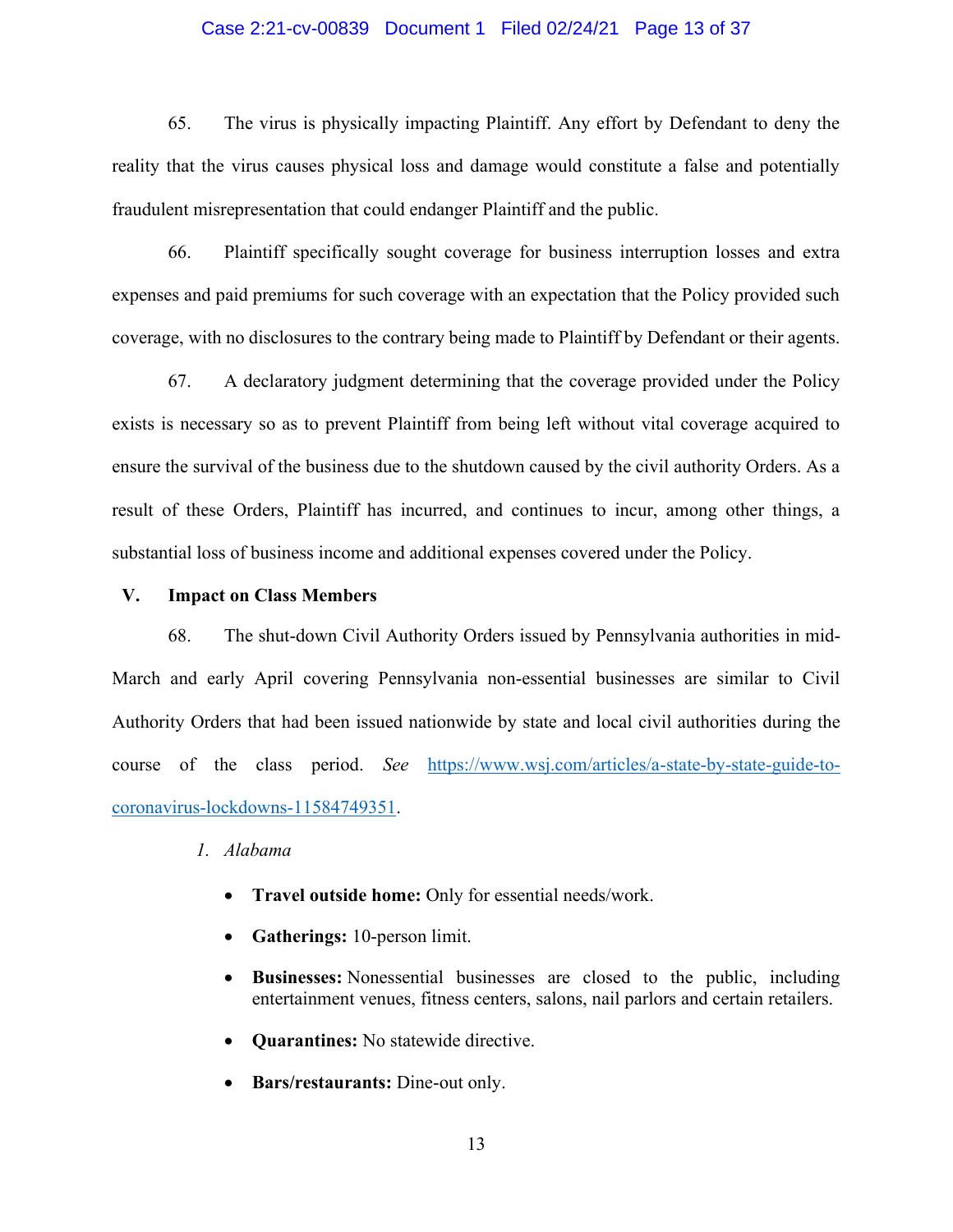- **•** Beaches/parks: Beaches closed.
- *2. Alaska*
	- x **Travel outside home:** Only for essential needs/work.
	- **Gatherings:** 10-person limit.
	- x **Businesses:** Nonessential businesses are limited to minimum operations or remote work.
	- x **Quarantines:** Travelers from out of state must self-quarantine for 14 days.
	- **Bars/restaurants:** Dine-out only.
	- **Beaches/parks:** Unless locally restricted, open with social distancing.
- *3. Arizona*
	- x **Travel outside home:** Residents are advised to limit travel outside the home.
	- **Gatherings:** Residents are advised to avoid gatherings.
	- x **Businesses:** Nonessential businesses can reopen with enhanced physical distancing and safety measures in place.
	- **Quarantines:** No statewide directive.
	- x **Bars/restaurants:** Restaurants and bars can reopen with safety precautions.
	- Beaches/parks: Unless locally restricted, open with social distancing.
- *4. Arkansas*
	- **Travel outside home:** The governor has not issued a stay-at-home order.
	- **Gatherings:** 10-person limit; does not apply to unenclosed outdoor spaces or places of worship.
	- x **Businesses:** Gym and entertainment venues are closed. Hotels, motels and vacation rentals are restricted to authorized guests.
	- **Quarantines:** No statewide directive.
	- **Bars/restaurants:** Dine-out only.
	- **Beaches/parks:** State parks remain operational during the daytime.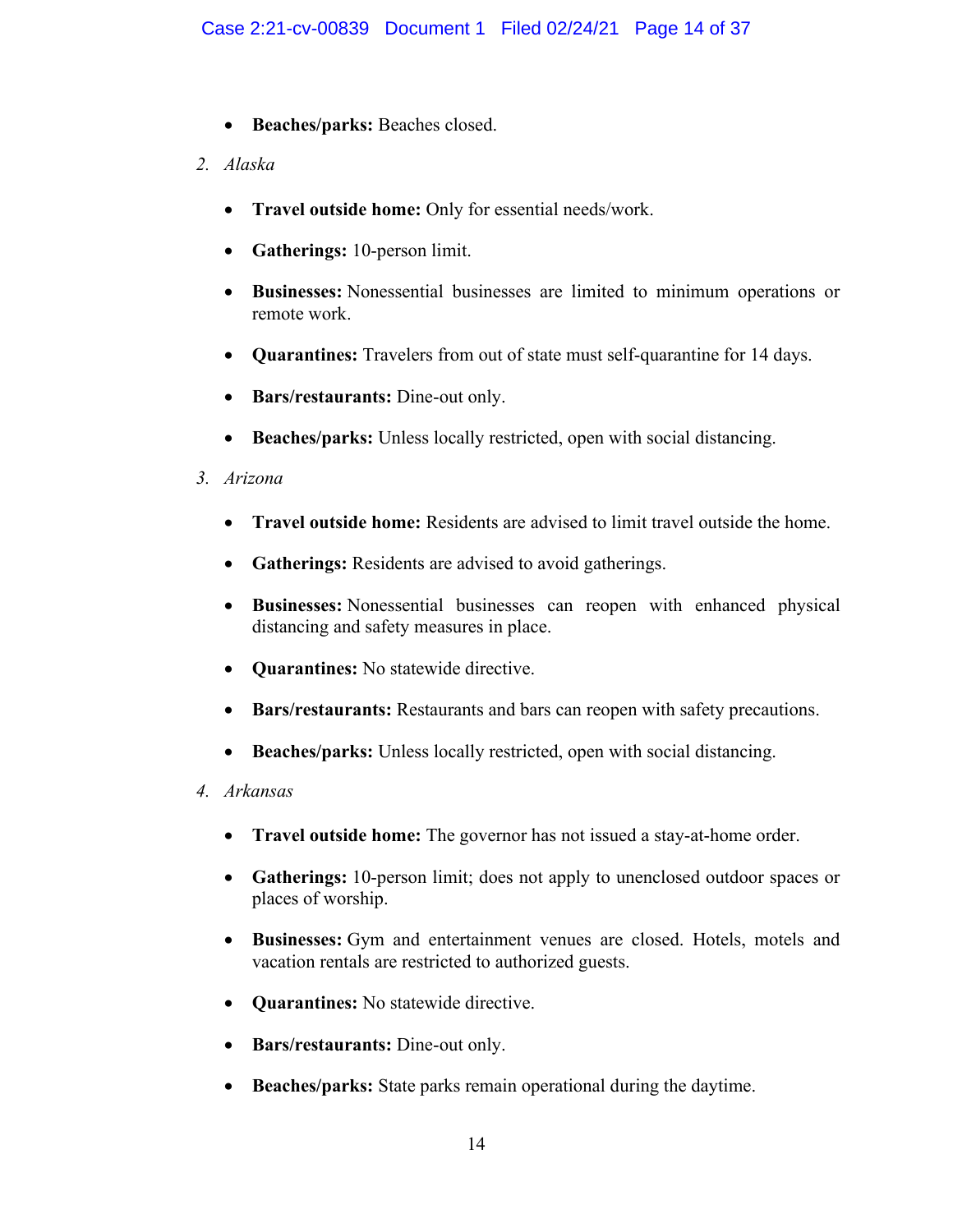# *5. California*

- x **Travel outside home:** Only for essential needs/work.
- Gatherings: Gatherings in a single room or place are prohibited. Visitation to hospitals, nursing homes and other residential care facilities is restricted.
- **Eusinesses:** Nonessential businesses are closed
- **Quarantines:** No statewide directive.
- **Bars/restaurants:** Dine-out only.
- **Beaches/parks:** Some parks are fully closed. Local jurisdictions have closed some beaches.
- *6. Colorado*
	- x **Travel outside home:** Only for essential needs/work.
	- Gatherings: Public and private gatherings of any number are prohibited with limited exceptions.
	- x **Businesses:** Nonessential businesses are limited to minimum operations or remote work.
	- **Ouarantines:** No statewide directive.
	- **Bars/restaurants:** Dine-out only.
	- **Beaches/parks:** State parks remain open, but playgrounds, picnic areas and campgrounds are closed.
- *7. Connecticut*
	- x **Travel outside home:** Only for essential needs/work.
	- Gatherings: Five-person limit for social and recreational gatherings; 50-person limit for religious services.
	- x **Businesses:** Nonessential businesses must suspend all in-person operations.
	- x **Quarantines:** No statewide directive. Out-of-state visitors are strongly urged to self-quarantine.
	- Bars/restaurants: Dine-out only.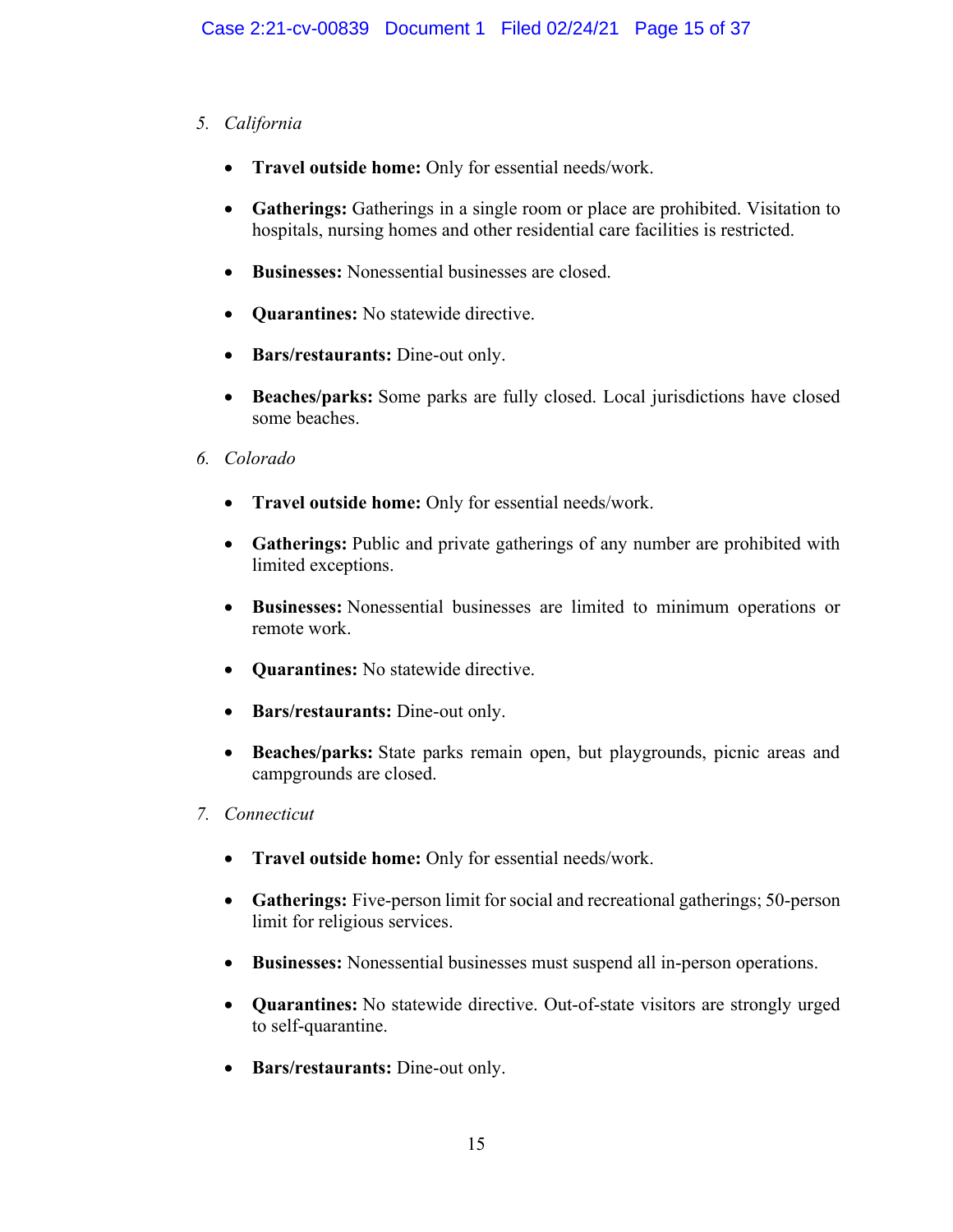- Beaches/parks: Trails and grounds of state parks and forests are open with social distancing.
- *8. Delaware*
	- x **Travel outside home:** Only for essential needs/work.
	- **Gatherings:** 10-person limit.
	- x **Businesses:** Nonessential businesses are limited to minimum operations or remote work.
	- **Quarantines:** Visitors from out of state who are not just passing through must self-quarantine for 14 days.
	- **Bars/restaurants:** Dine-out only.
	- x **Beaches/parks:** Beaches are closed except for exercise or dog walking. State parks remain open with restricted activity.
- *9. District of Columbia*
	- x **Travel outside home:** Only for essential needs/work.
	- Gatherings: Large gatherings of more than 10 individuals not of the same household are prohibited.
	- Businesses: Nonessential businesses remain closed.
	- **• Quarantines:** No citywide directive.
	- **Bars/restaurants:** Dine-out only.
	- x **Beaches/parks:** All Department of Parks and Recreation facilities and outdoor spaces are closed.

# *10. Florida*

- x **Travel outside home:** Senior citizens and those with significant medical conditions may not leave home unless for essential needs or to go to an essential job.
- Gatherings: No social gatherings in a public space with religious exemptions.
- x **Businesses:** Nonessential services are closed to the public. Gun stores remain open.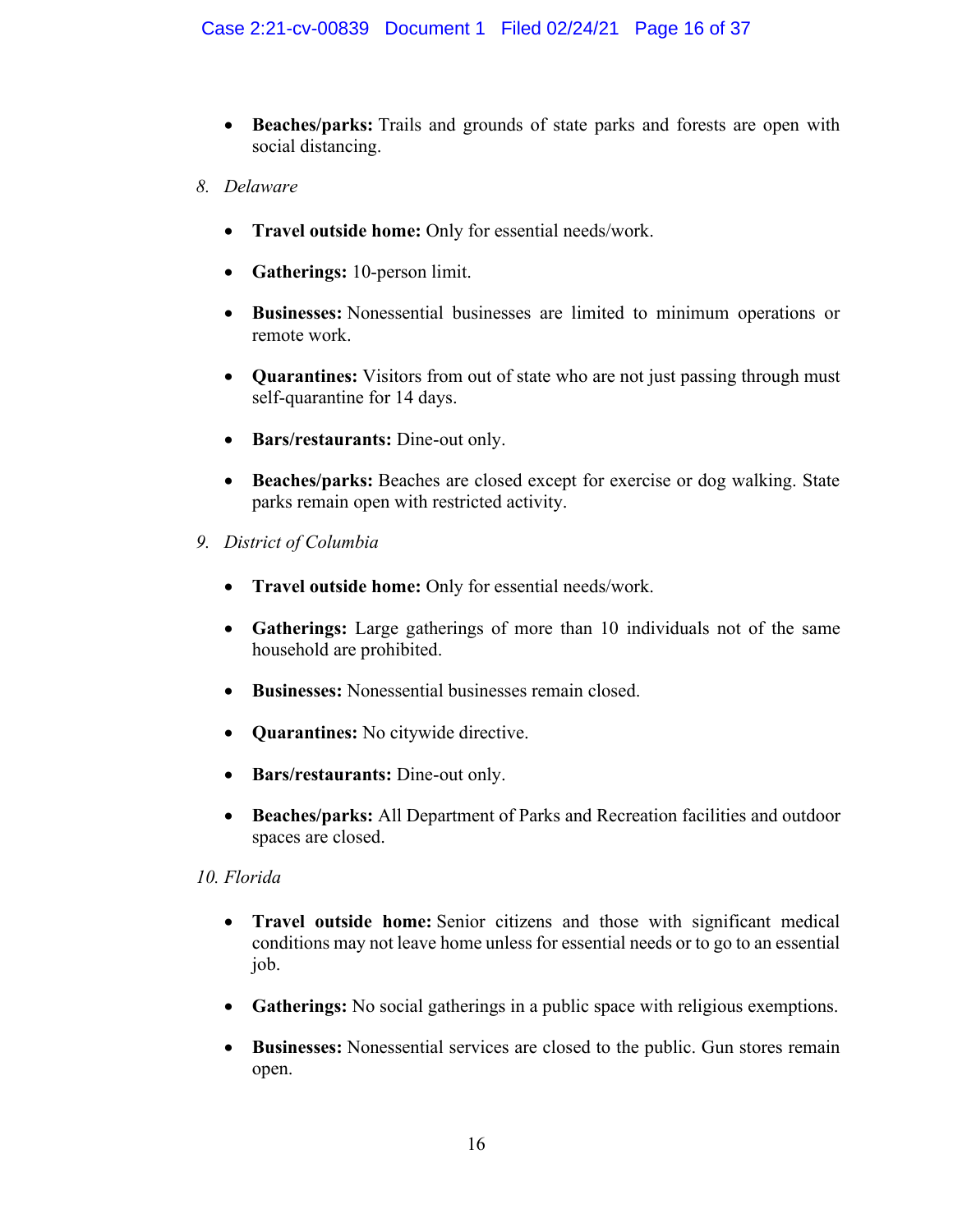- x **Quarantines:** Visitors from outbreak hot spots, such as the New York tri-state area, must self-quarantine for 14 days.
- Bars/restaurants: Dine-out only.
- **Beaches/parks:** Florida state parks are closed. Most beaches are closed.

# *11. Georgia*

- **Travel outside home:** Mandated social distancing and recommended maskwearing outside. Older and at-risk residents can leave only for essential needs/work with limited visitors.
- **Gatherings:** 10-person limit, not applying to incidental or transitory groups of people going by each other.
- x **Businesses:** Nonessential businesses and other entities may not permit gatherings at their premises.
- **Ouarantines:** No statewide directive.
- **Bars/restaurants:** Dine-in allowed with capacity limits, sanitation requirements and dozens of other precautionary measures.
- Beaches/parks: Open, with social distancing.

# *12. Hawaii*

- x **Travel outside home:** Only for essential needs/work.
- **Gatherings:** 10-person limit.
- x **Businesses:** Nonessential businesses are limited to minimum operations or remote work. Essential services must implement separate operating hours for high-risk populations.
- **Quarantines:** Travelers from out of state must self-quarantine for 14 days.
- **Bars/restaurants:** Dine-out only.
- **Beaches/parks:** Most state parks and public beaches are closed. All camping and lodging at parks is suspended.

# *13. Idaho*

x **Travel outside home:** Only for essential needs/work.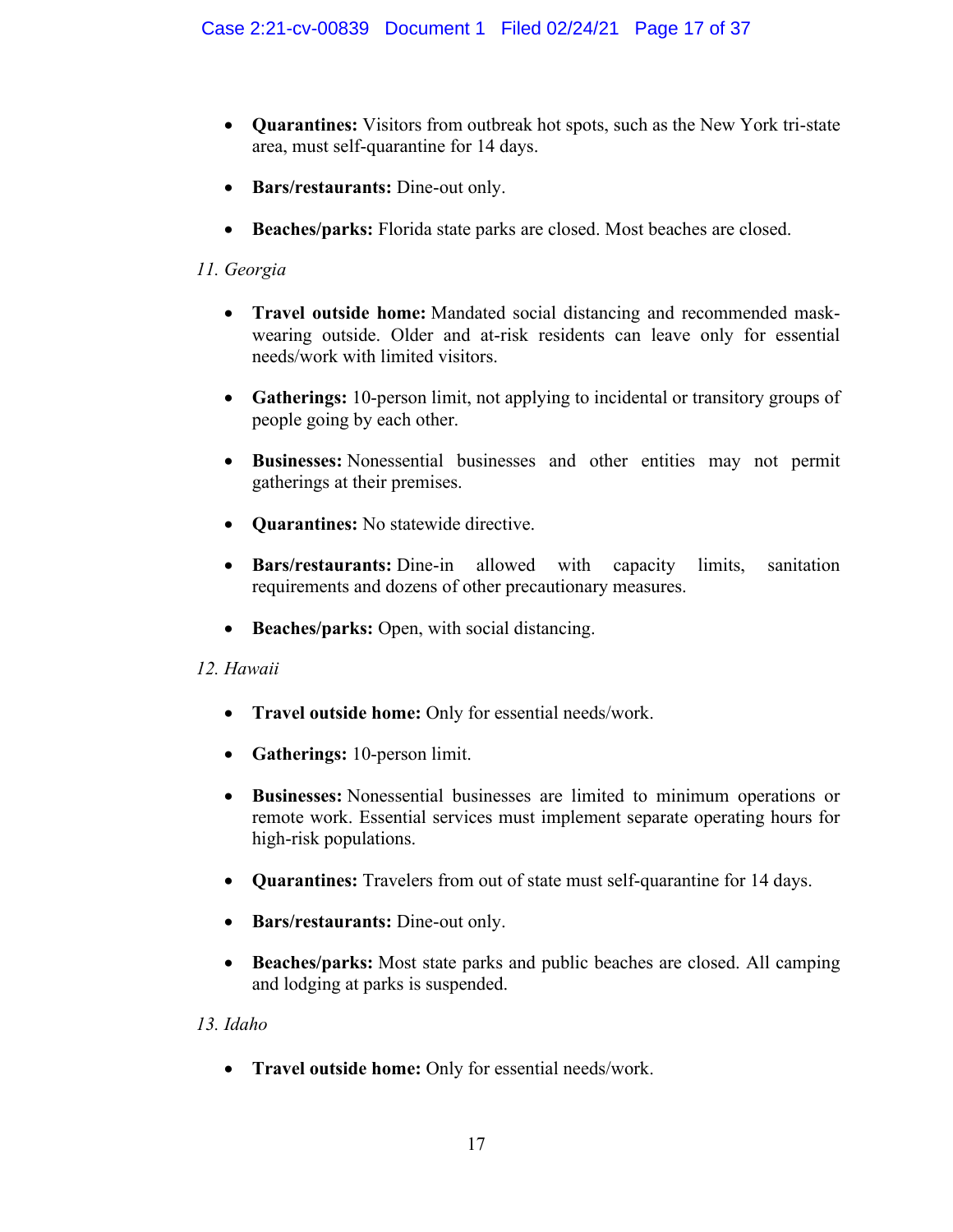- x **Gatherings:** Nonessential gatherings are prohibited. Visits to hospitals, nursing homes and residential-care facilities are restricted.
- x **Businesses:** Nonessential businesses are limited to minimum operations or remote work. Drive-in theaters and churches are permitted.
- x **Quarantines:** Persons entering the state of Idaho are required to self-quarantine for 14 days.
- **Bars/restaurants:** Dine-out only.
- Beaches/parks: No camping in state parks.

#### *14. Illinois*

- x **Travel outside home:** Only for essential needs/work.
- **Gatherings:** 10-person limit.
- x **Businesses:** Nonessential businesses are limited to minimum operations or remote work.
- **Quarantines:** No statewide directive.
- **Bars/restaurants:** Dine-out only.
- x **Beaches/parks:** State parks, fish and wildlife areas, recreational areas and historic sites are closed.

#### *15. Indiana*

- x **Travel outside home:** Only for essential needs/work.
- **Gatherings:** 10-person limit.
- x **Businesses:** Nonessential businesses are limited to minimum operations or remote work.
- **Quarantines:** No statewide directive.
- **Bars/restaurants:** Dine-out only.
- x **Beaches/parks:** Hiking, biking, fishing, boating, birding, hunting and camping are allowed with social distancing.

#### *16. Iowa*

• **Travel outside home:** The governor has not issued a stay-at-home order.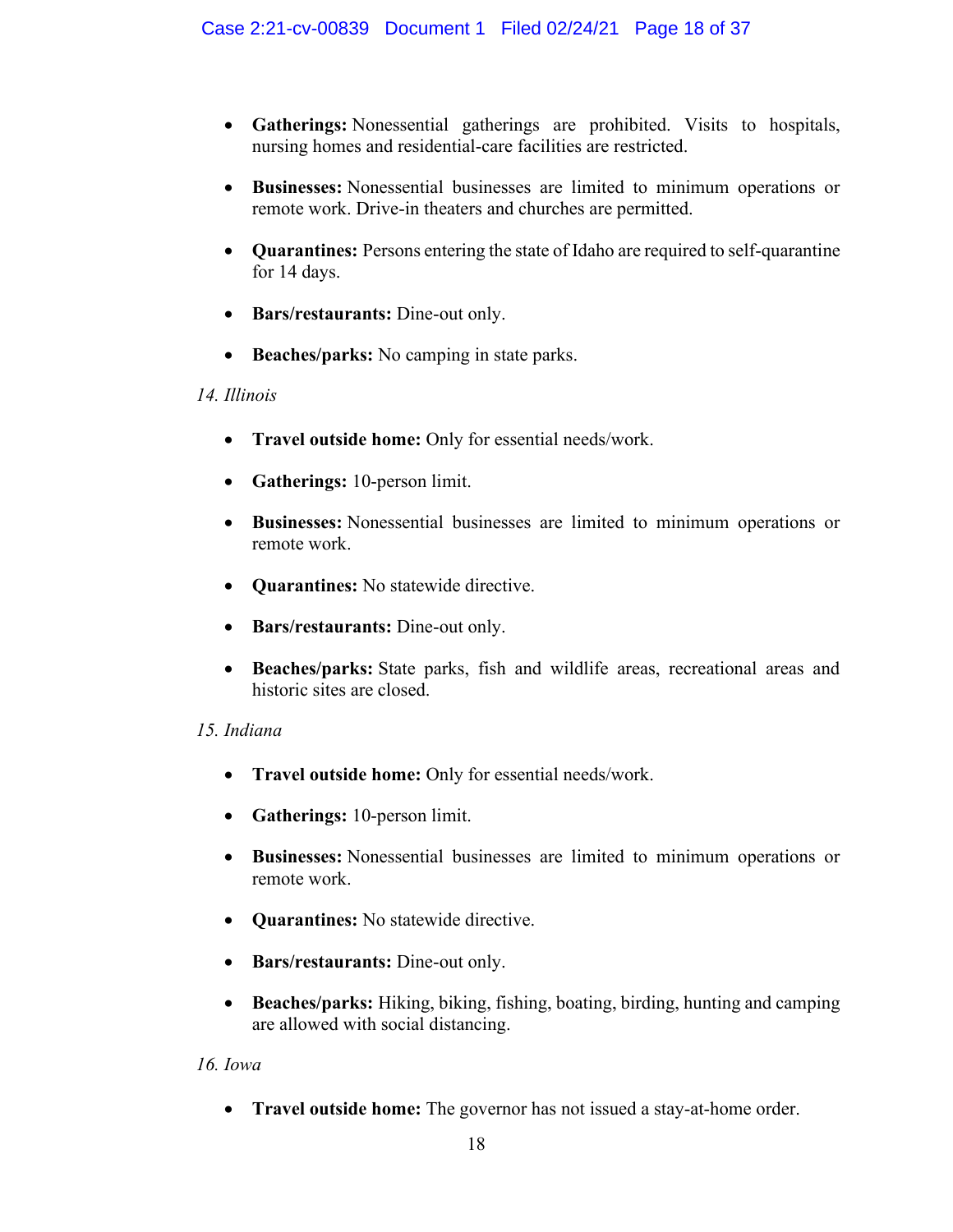- **Gatherings:** Limited to 10 people.
- x **Businesses:** Nonessential retail businesses are closed.
- **Quarantines:** No statewide directive.
- **Bars/restaurants:** Dine-out only.
- **Beaches/parks:** Parks remain open. Campgrounds are closed.

# *17. Kansas*

- x **Travel outside home:** Only for essential needs/work.
- x **Gatherings:** 10-person limit, exempting funerals and religious services with social distancing.
- x **Businesses:** Residents may not leave home to patronize nonessential businesses, such as hair salons.
- x **Quarantines:** Kansas residents who traveled to California, Florida, New York or Washington state after March 14—or visited Illinois or New Jersey after March 22—must self-quarantine for 14 days. The same applies to anybody who had close contact with a Covid-19 patient.
- **Bars/restaurants:** Dine-out or curbside service only.
- **Beaches/parks:** Most parks are open.

# *18. Kentucky*

- x **Travel outside home:** Travel outside the state is restricted to essential needs/work.
- x **Gatherings:** Mass gatherings prohibited; smaller gatherings are allowed with social distancing.
- x **Businesses:** Nonessential retail must close.
- Quarantines: Anybody coming in from out of state—including residents must self-quarantine for 14 days upon return.
- **Bars/restaurants:** Dine-out only.
- **Beaches/parks:** State parks closed for overnight stays.

# *19. Louisiana*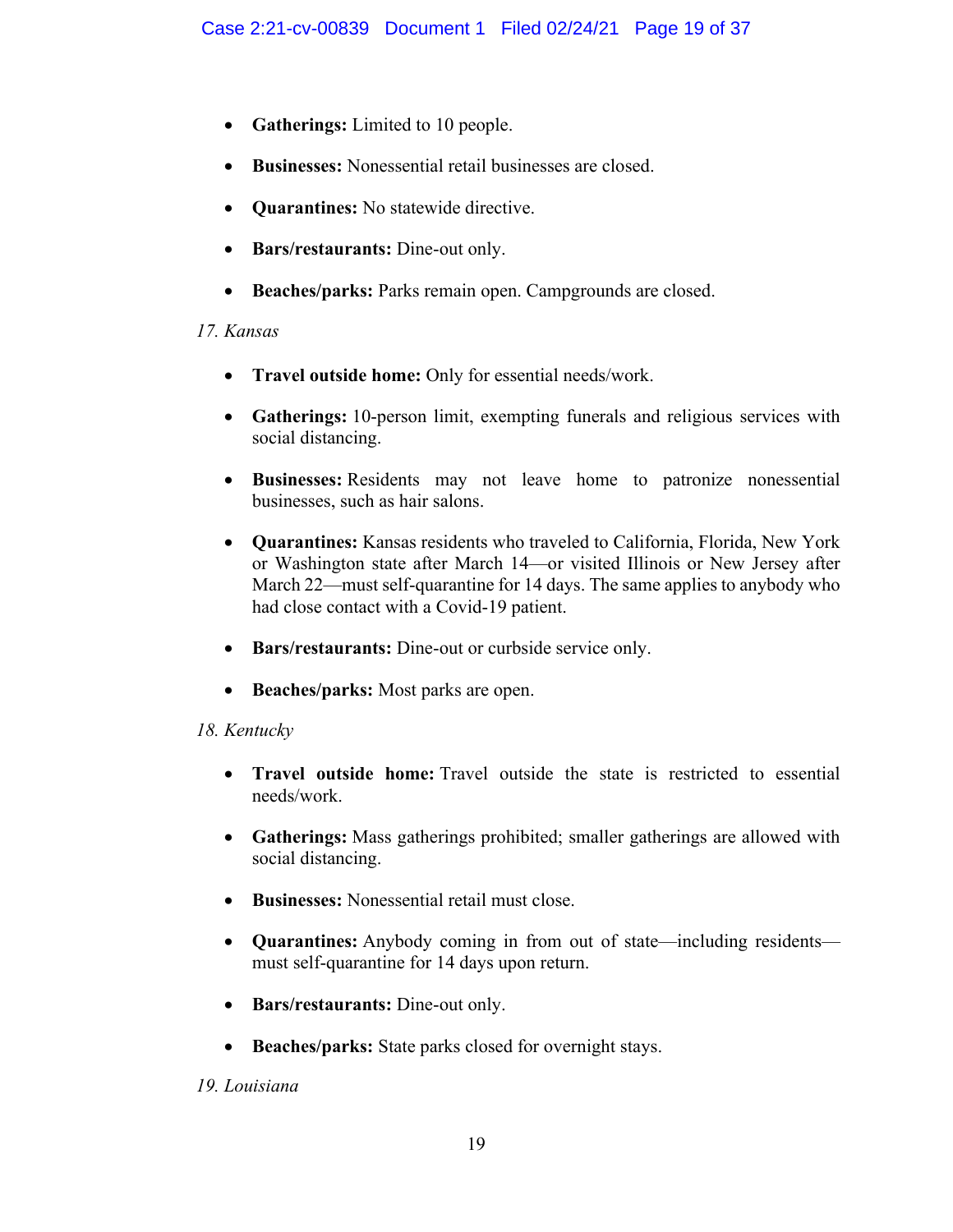- x **Travel outside home:** Only for essential needs/work.
- **Gatherings:** 10-person limit.
- x **Businesses:** Nonessential businesses are limited to minimum operations or remote work.
- **Quarantines:** No statewide directive.
- **Bars/restaurants:** Dine-out only.
- **Beaches/parks:** Some state parks are open for fishing, hiking and biking during the day.
- *20. Maine*
	- x **Travel outside home:** Only for essential needs/work. No use of public transportation unless absolutely necessary. .
	- **Gatherings:** 10-person limit.
	- x **Businesses:** Nonessential businesses are limited to minimum operations or remote work.
	- **Quarantines:** Travelers arriving in Maine, regardless of their state of residency, must self-quarantine for 14 days.
	- **Bars/restaurants:** Dine-out only.
	- **Beaches/parks:** Numerous parks and beaches closed.

# *21. Maryland*

- x **Travel outside home:** Only for essential needs/work.
- **Gatherings:** 10-person limit.
- x **Businesses:** Nonessential businesses are limited to minimum operations or remote work. Senior-citizen activities centers are closed.
- x **Quarantines:** People traveling into Maryland from anywhere outside Maryland are required to self-quarantine for 14 days with limited exceptions. (Guidance)
- **Bars/restaurants:** Dine-out only.
- x **Beaches/parks:** State park beaches are closed. Some parks remain open.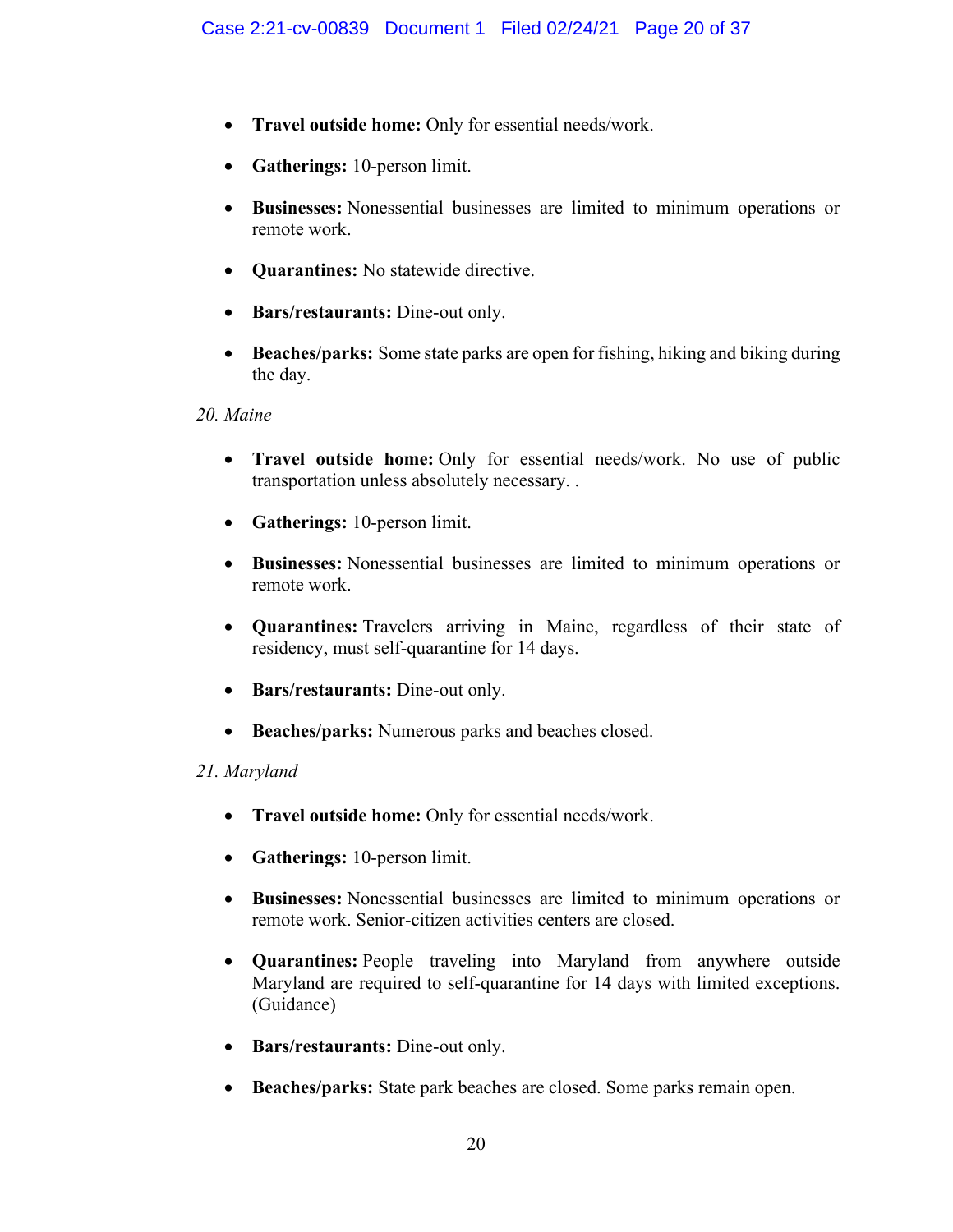# *22. Massachusetts*

- **Travel outside home:** People and especially older adults are strongly advised to stay home as much as possible. (Advisory)
- Gatherings: 10-person limit. Applies to confined spaces, not parks and other outdoor spaces.
- x **Businesses:** Nonessential businesses must close their physical workplaces and facilities to workers and customers. Groceries must reserve an hour in the morning for older customers.
- x **Quarantines:** Arriving travelers from out of state are instructed to selfquarantine for 14 days.
- **Bars/restaurants:** Dine-out only.
- Beaches/parks: No congregating on coastal beaches. State parks are open and campgrounds closed.
- **Bars/restaurants:** Dine-out only.
- **Beaches/parks:** State parks are open, but campgrounds, overnight lodging facilities and shelters are closed.

# *23. Michigan*

- x **Travel outside home:** Only for essential needs/work.
- Gatherings: Public and private gatherings are prohibited, with religious and other limited exceptions.
- x **Businesses:** Nonessential businesses are limited to minimum operations or remote work. Manufacturing workers can resume work.
- **Quarantines:** No statewide directive.
- **Bars/restaurants:** Dine-out only.
- **Beaches/parks:** State parks are open, but campgrounds, overnight lodging facilities and shelters are closed.

# *24. Minnesota*

- x **Travel outside home:** Only for essential needs/work.
- **Gatherings:** No statewide directive.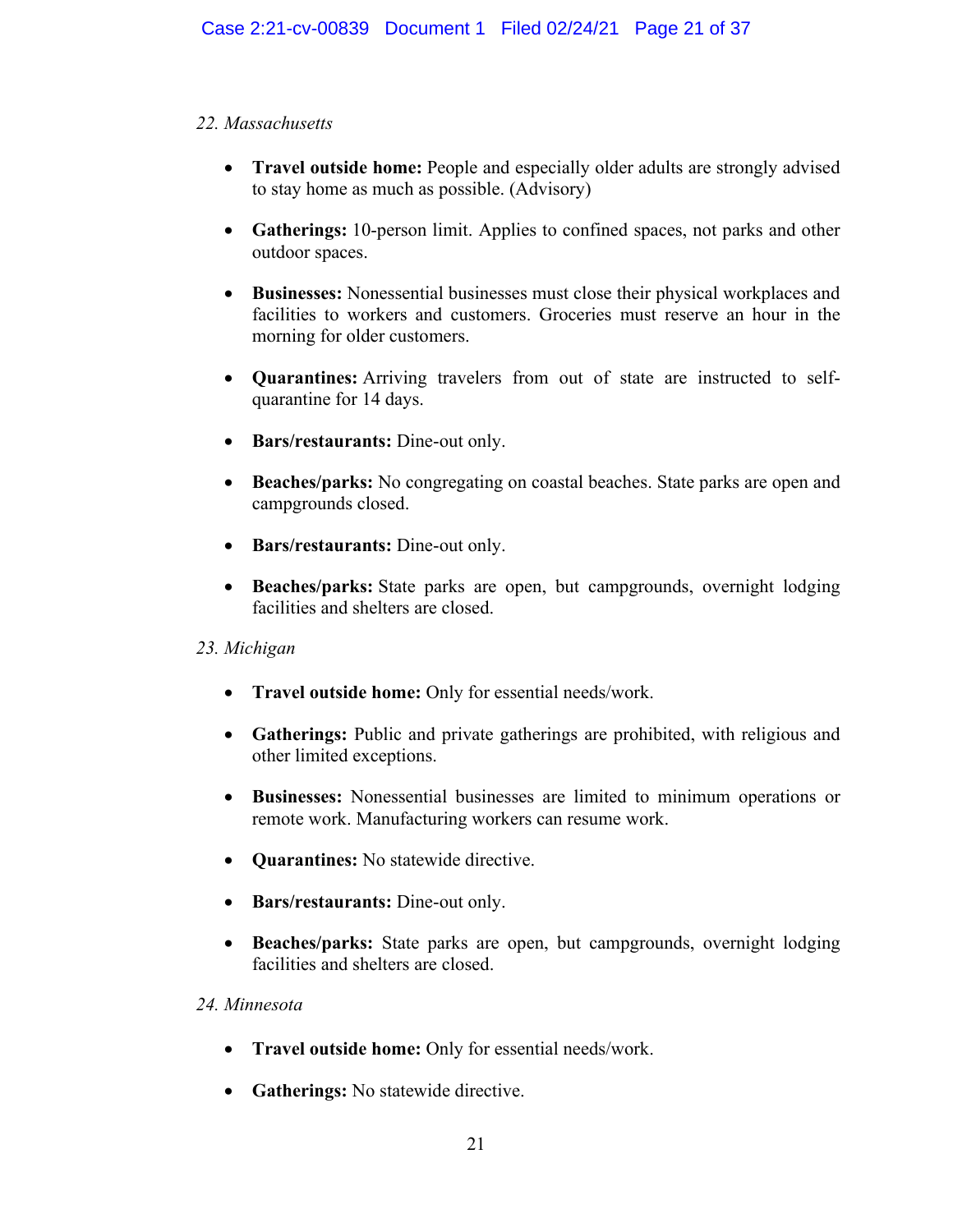- x **Businesses:** Entertainment and performance venues are closed.
- **Quarantines:** No statewide directive.
- **Bars/restaurants:** Dine-out only.
- x **Beaches/parks:** Wildlife management areas, state forests and state parks remain open. Campgrounds are closed.

#### *25. Mississippi*

- x **Travel outside home:** Only for essential needs/work.
- **Gatherings:** 10-person limit.
- x **Businesses:** Nonessential businesses are limited to minimum operations or remote work.
- **Quarantines:** No statewide directive.
- **Bars/restaurants:** Dine-out only.
- x **Beaches/parks:** State parks are open for fishing. Beaches can re-open with social distancing.

#### *26. Missouri*

- x **Travel outside home:**
- **Gatherings:** 10-person limit.
- x **Businesses:** Nonessential businesses must enforce social distancing. Essential retailers must limit occupancy.
- **Quarantines:** No statewide directive.
- **Bars/restaurants:** Dine-out only.
- **Beaches/parks:** State parks and trails are open during the day.

#### *27. Montana*

- x **Travel outside home:** Only for essential needs/work.
- x **Gatherings:** Nonessential social and recreational gatherings are prohibited, if social distancing ca not be maintained.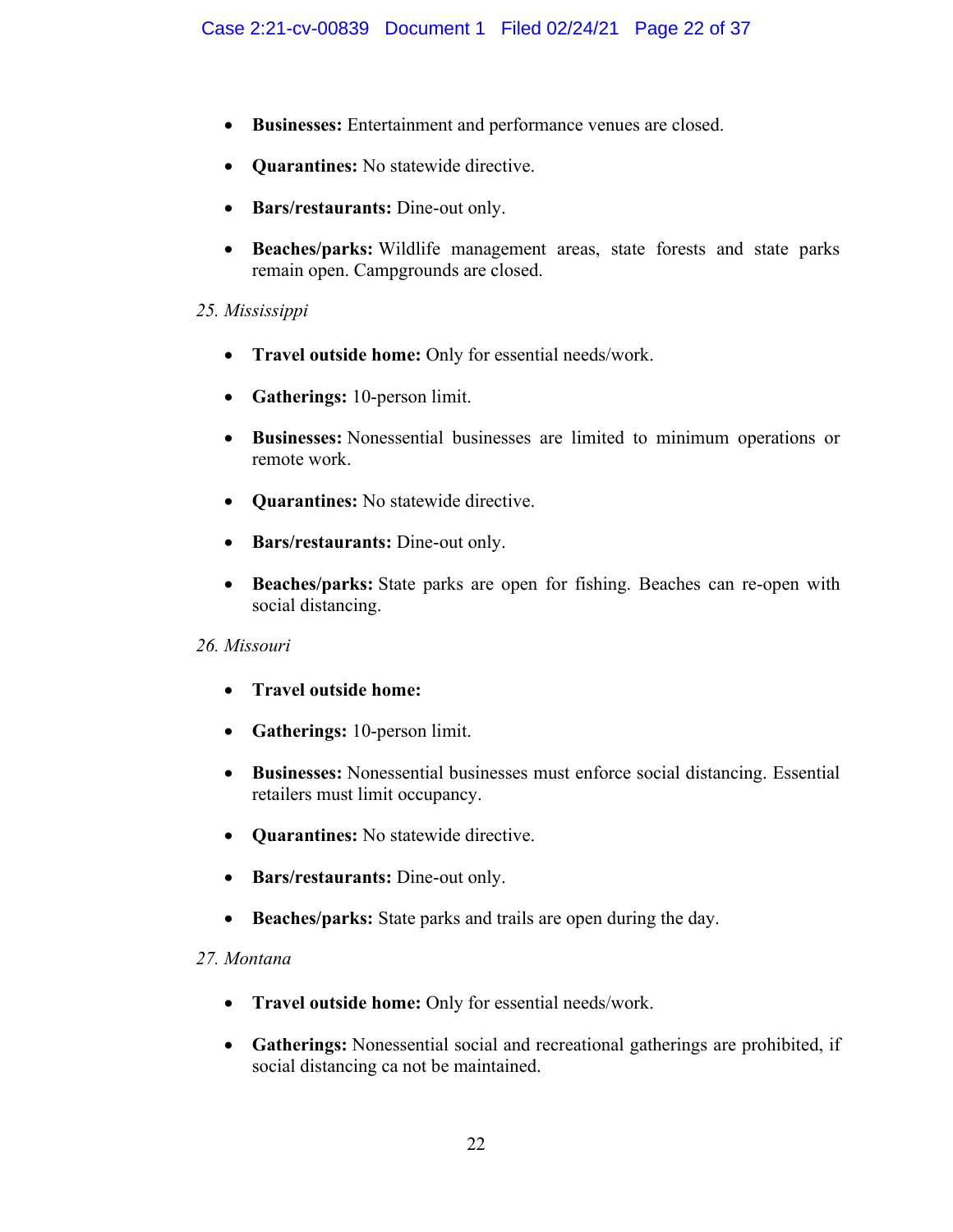- x **Businesses:** Nonessential businesses are limited to minimum operations or remote work.
- **Quarantines:** Nonwork travelers from out of state must self-quarantine for 14 days.
- **Bars/restaurants:** Dine-out only.
- **Beaches/parks:** Open with social distancing.

# *28. Nebraska*

- **Travel outside home:** The governor has not issued a stay-at-home order.
- **Gatherings:** 10-person limit.
- **Businesses:** No statewide directive.
- **Quarantines:** No statewide travel quarantine. Mandatory quarantines required for Covid-19 patients and households.
- **Bars/restaurants:** Dine-out only.
- **Beaches/parks:** No overnight camping at state parks, state recreation areas and wildlife management areas.

# *29. Nevada*

- x **Travel outside home:** Only for essential needs/work.
- **Gatherings:** People may not congregate in groups of 10 or more.
- x **Businesses:** Recreational, entertainment and personal-care businesses are closed, including casinos.
- **Quarantines:** No statewide directive.
- **Bars/restaurants:** Dine-out only.
- x **Beaches/parks:** State parks in the greater Las Vegas area, including Valley of Fire and Rye Patch are closed. Other state parks remain open for day-use only.

# *30. New Hampshire*

- x **Travel outside home:** Only for essential needs/work.
- **Gatherings:** Nine-person limit.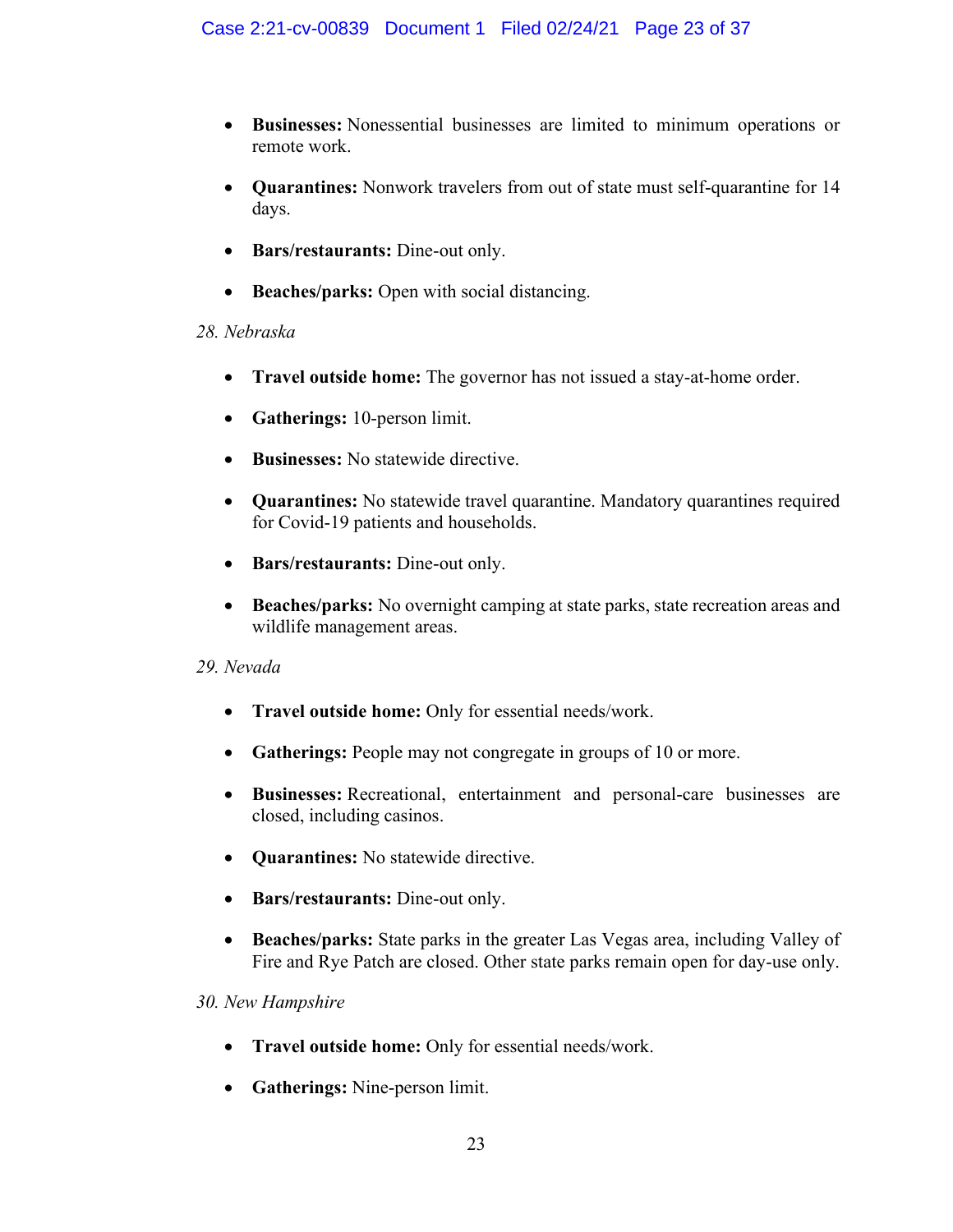- x **Businesses:** Nonessential businesses are limited to minimum operations or remote work.
- **Quarantines:** No statewide directive.
- **Bars/restaurants:** Dine-out only
- **Beaches/parks:** Most park sites are open.

#### *31. New Jersey*

- x **Travel outside home:** Only for essential needs/work.
- **Gatherings:** 10-person limit.
- x **Businesses:** Nonessential retail businesses must close bricks-and-mortar premises. Recreational and entertainment businesses are closed to the public.
- **Quarantines:** No statewide directive.
- **Bars/restaurants:** Dine-out only.
- x **Beaches/parks:** Some local beach closures. All state parks and forests are closed to the public.

# *32. New Mexico*

- x **Travel outside home:** Only for essential needs/work.
- Gatherings: Five-person limit in a single room or connected space outside residence.
- x **Businesses:** Nonessential businesses must suspend all in-person operations.
- x **Quarantines:** Arriving air travelers must self-quarantine for two weeks.
- **Bars/restaurants:** Dine-out only.
- **Beaches/parks:** State parks are closed.

# *33. New York*

- x **Travel outside home:** Only for essential needs/work. Individuals age 70 and older and those with compromised immune systems must stay home and limit home-visitation to immediate family members or close friends.
- **Gatherings:** Nonessential gatherings are prohibited.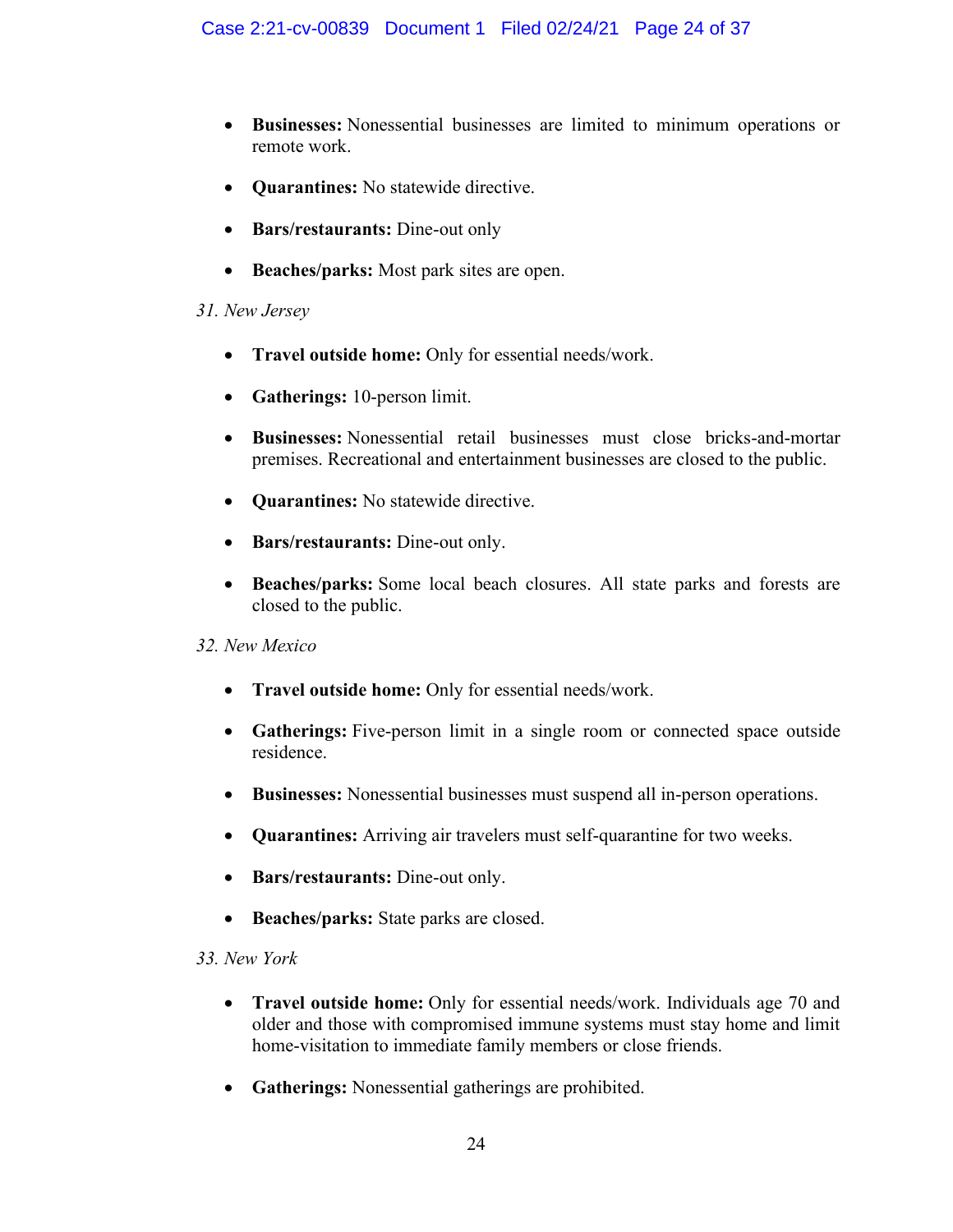- x **Businesses:** Nonessential businesses limited to minimum operations or remote work. (Guidance)
- **Quarantines:** No mandatory quarantine for out-of-state travelers. Mandatory quarantines for people who have been in close contact with a Covid-19 patient.
- **Bars/restaurants:** Dine-out only.
- **Beaches/parks:** Social distancing at state parks.

# *34. North Carolina*

- x **Travel outside home:** Only for essential needs/work.
- **Gatherings:** 10-person limit.
- x **Businesses:** Nonessential businesses are limited to minimum operations or remote work.
- **Quarantines:** No statewide directive.
- **Bars/restaurants:** Dine-out only.
- **Beaches/parks:** People may go to public parks and outdoor recreation areas unless locally restricted.

# *35. North Dakota*

- **Travel outside home:** The governor has not issued a stay-at-home order.
- **•** Gatherings: No statewide directive.
- x **Businesses:** Personal-care services and recreational facilities are closed.
- x **Quarantines:** Mandatory quarantine for residents returning from abroad or domestic travelers returning from a state with widespread community infection.
- x **Bars/restaurants:** Dine-out only.
- Beaches/parks: State parks are open for day-use only.

*36. Ohio*

- x **Travel outside home:** Only for essential needs/work.
- **Gatherings:** 10-person limit.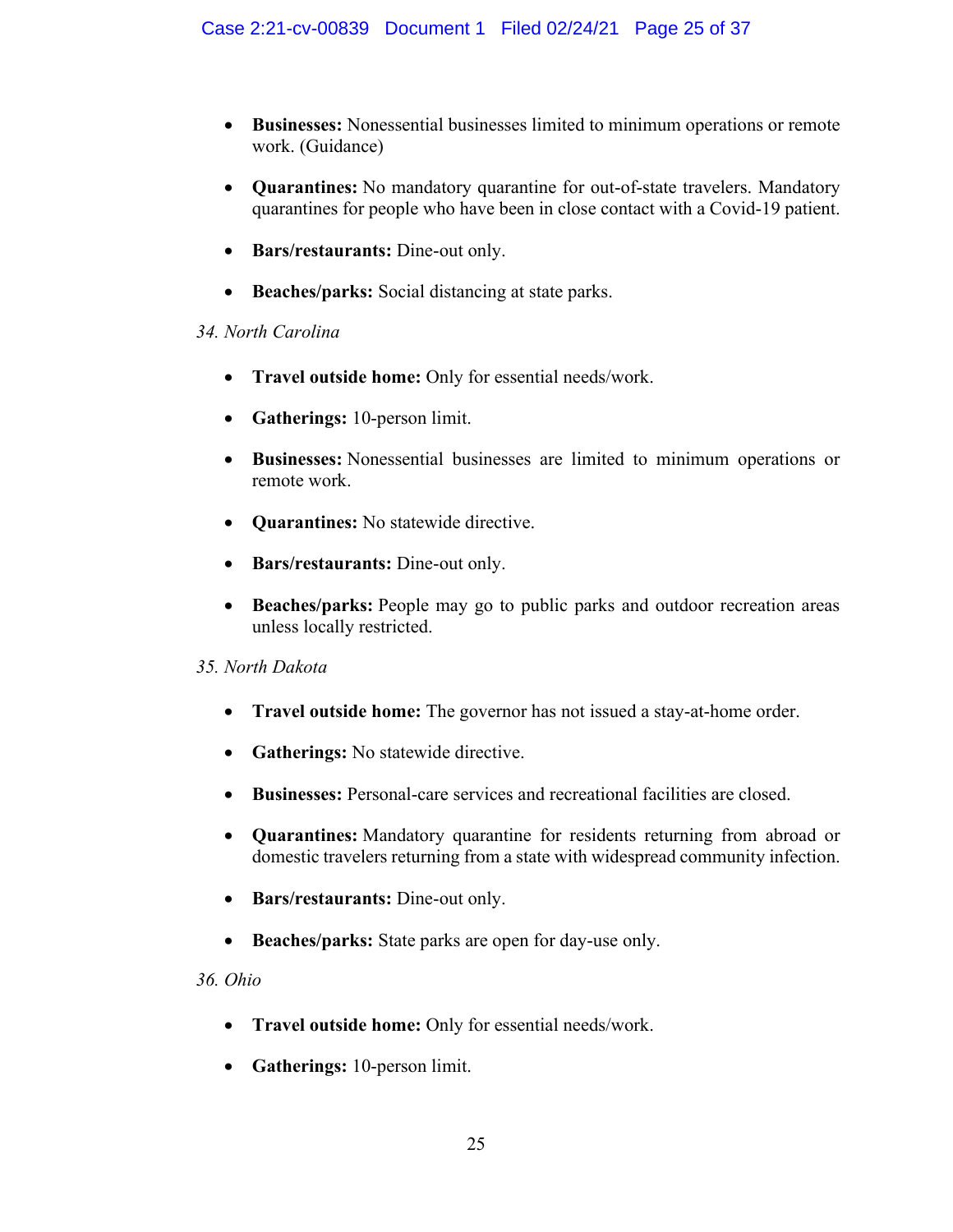- x **Businesses:** Nonessential businesses and operations must cease all activities except minimum basic operations.
- x **Quarantines:** Travelers arriving in Ohio should self-quarantine for 14 days with limited exceptions.
- **Bars/restaurants:** Dine-out only.
- x **Beaches/parks:** Wildlife areas, forests and nature preserves remain open.

# *37. Oklahoma*

- x **Travel outside home:** Vulnerable individuals (older residents and those with underlying medical problems) are directed to stay home except when running essential errands or commuting to critical infrastructure jobs.
- Gatherings: 10-person limit. No visitors at nursing homes, retirement or longterm care facilities.
- x **Businesses:** Nonessential businesses must suspend services.
- x **Quarantines:** Arriving travelers from the New York tri-state area, California, Louisiana and Washington should self-quarantine for 14 days with limited exceptions.
- **Bars/restaurants:** Dine-out only.
- x **Beaches/parks:** Hiking trails, picnic tables, fishing areas and boat ramps are available for outdoor recreation.

# *38. Oregon*

- x **Travel outside home:** Only for essential needs/work.
- Gatherings: Gatherings over 25 people are canceled statewide. Oregonians are urged to avoid gatherings of 10 people.
- x **Businesses:** Nonessential business closures.
- **Quarantines:** No statewide directive.
- **Bars/restaurants:** Dine-out only.
- **Beaches/parks:** No daytime or overnight visitors are permitted at any state park.

# *39. Pennsylvania*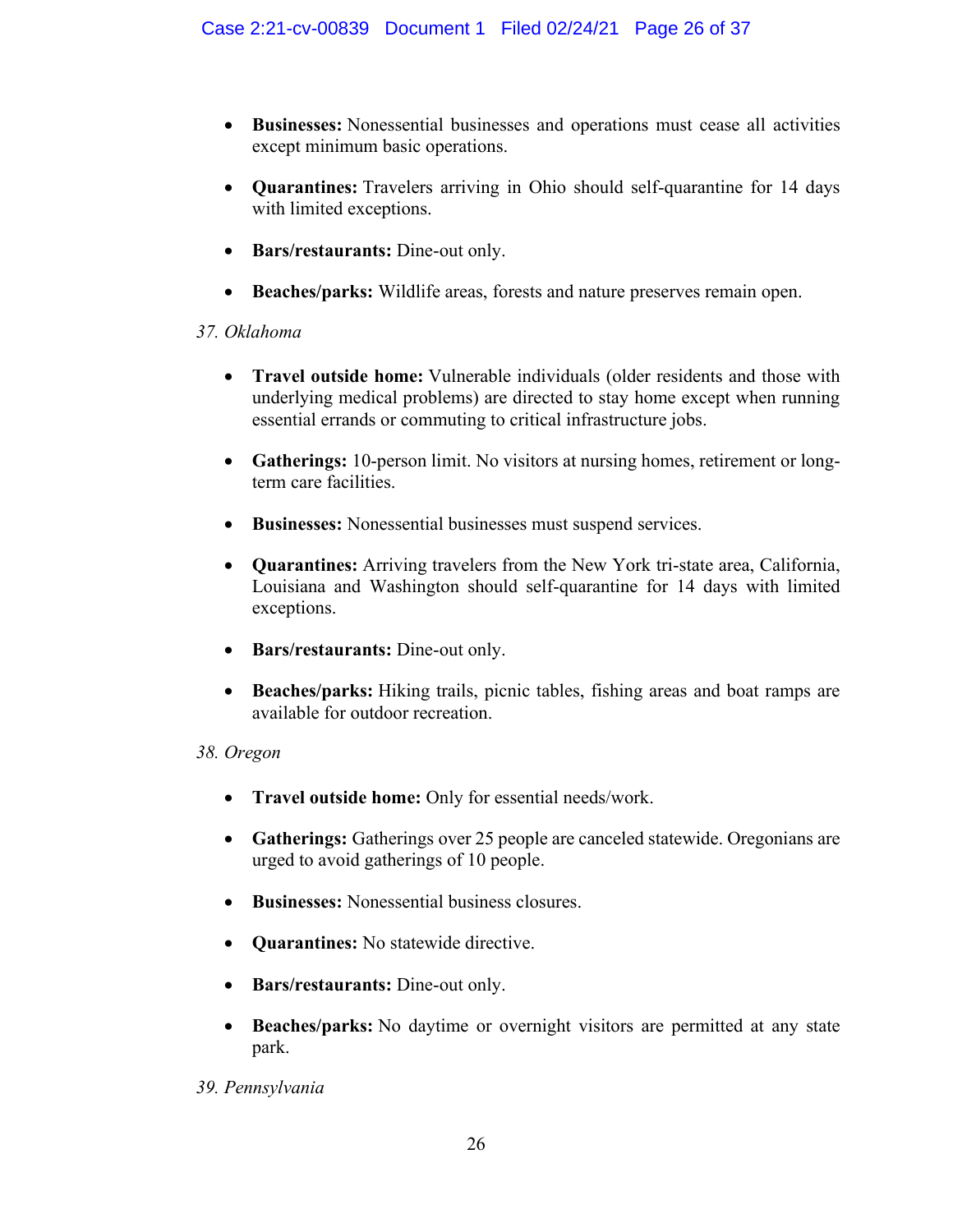- x **Travel outside home:** Only for essential needs/work in most counties. Order has expired in many rural counties.
- Gatherings: Gatherings are generally prohibited. Larger gatherings of up to 25 people are allowed in rural areas.
- x **Businesses:** In most counties, non-life-sustaining businesses must close or operate remotely. In rural areas, some non-life-sustaining businesses can reopen with restrictions and safety measures. Indoor recreation businesses, personalcare services, entertainment venues, restaurants and bars remain closed. Restrictions have been relaxed for businesses and employees in the real-estate industry.
- **Quarantines:** No statewide directive.
- **Bars/restaurants:** Dine-out only.
- **Beaches/parks:** Trails, lakes, roads and parking are limited to "passive and dispersed recreation." Marinas are open and campgrounds are closed.

#### *40. Rhode Island*

- x **Travel outside home:** Only for essential needs/work.
- **Gatherings:** Five-person limit.
- x **Businesses:** Noncritical retail businesses must cease operations.
- **Quarantines:** Mandatory two-week quarantine for out-of-state visitors.
- **Bars/restaurants:** Dine-out only.
- **Beaches/parks:** State beaches and parks are closed.

#### *41. South Carolina*

- x **Travel outside home:** Only for essential needs/work.
- Gatherings: Gatherings of three or more are prohibited if deemed a threat to public health.
- x **Businesses:** Nonessential businesses are limited to minimum operations or remote work.
- **Quarantines:** No statewide directive.
- **Bars/restaurants:** Dine-out only.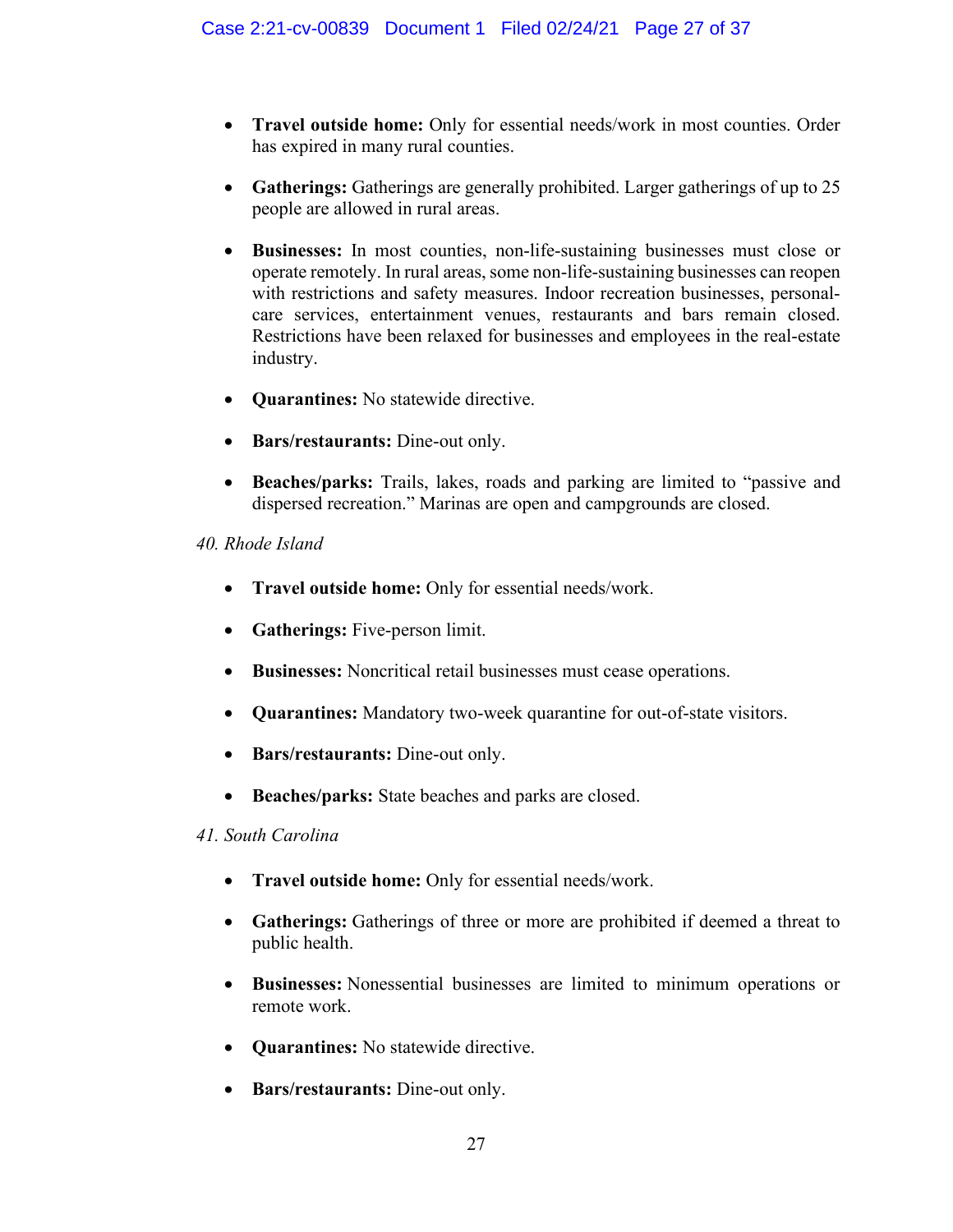**• Beaches/parks:** Public beaches and access points to lakes, rivers and waterways are closed. Local restrictions on parks.

#### *42. South Dakota*

- **Travel outside home:** The governor has not issued a stay-at-home order.
- **Gatherings:** Unnecessary gatherings of 10 or more prohibited.
- **Businesses:** No statewide directive.
- **Quarantines:** No statewide directive.
- **Bars/restaurants:** No statewide directive.
- **•** Beaches/parks: No statewide directive.

# *43. Tennessee*

- x **Travel outside home:** Only for essential needs/work.
- Gatherings: Social gatherings of 10 or more people prohibited.
- x **Businesses:** Nonessential businesses are limited to minimum operations or remote work.
- **Quarantines:** No statewide directive.
- **Bars/restaurants:** Dine-out only.
- **Beaches/parks:** Most state parks have reopened for day-use only.

# *44. Texas*

- x **Travel outside home:** Texans must minimize in-person contact with people who are not in the same household. (A number of major counties have more explicit stay-at-home orders.) No visits to nursing homes or long-term care facilities unless providing critical assistance.
- **Gatherings:** 10-person limit.
- x **Businesses:** No eating or drinking at bars and restaurants or visits to gyms, massage establishments, tattoo studios, piercing studios and cosmetology salons.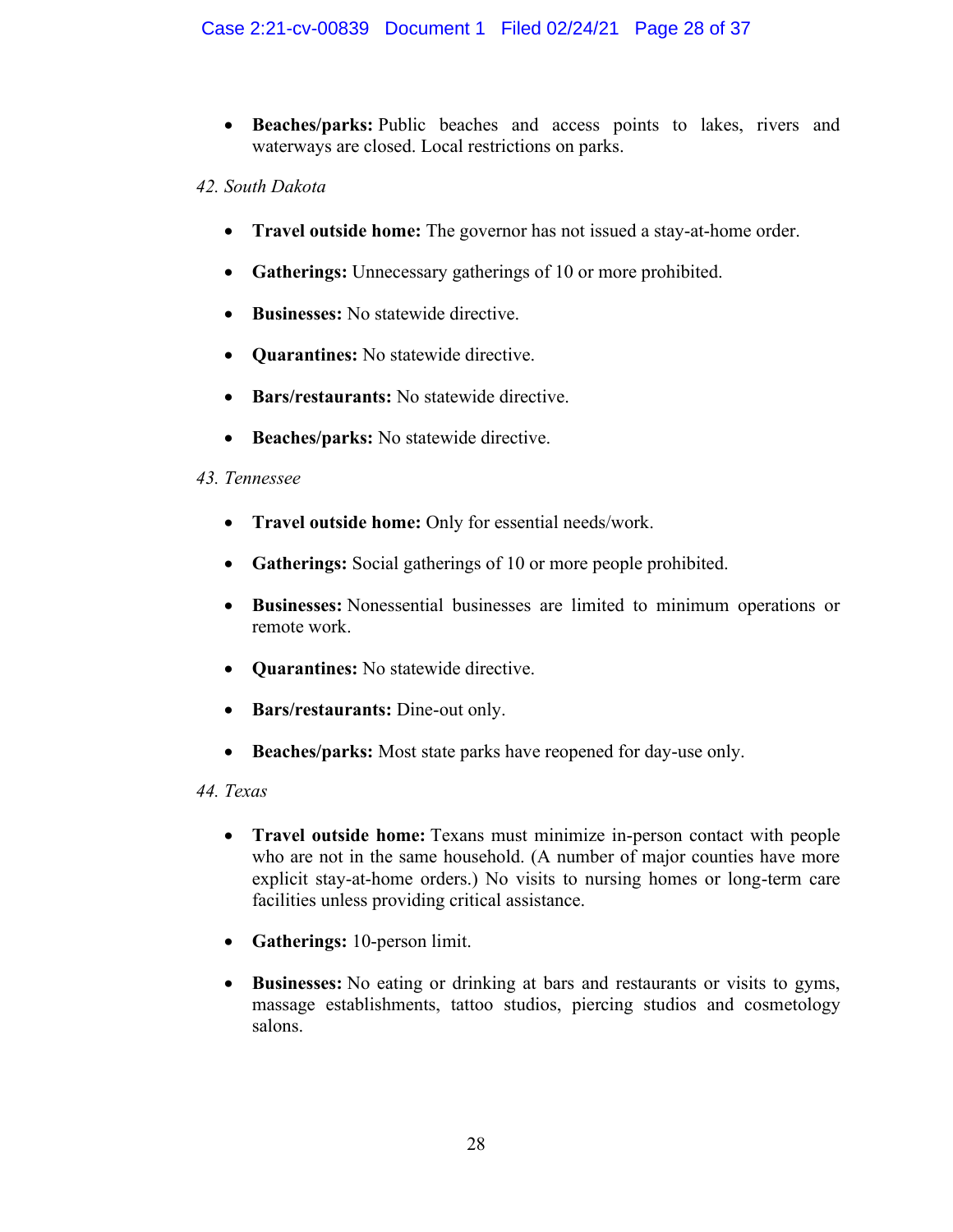- x **Quarantines:** Air travelers flying to Texas from New York, New Jersey, Connecticut, California, Louisiana or Washington-or Atlanta, Chicago, Detroit, Miami—must self-quarantine for 14 days.
- **Bars/restaurants:** Dine-out only.
- x **Beaches/parks:** Many state parks remain open. Some beaches are closed or limited to restricted activities.

#### *45. Utah*

- x **Travel outside home:** High-risk individuals (older residents and those with serious underlying medical conditions) may leave only for essential needs/work. Others must stay home whenever possible.
- Gatherings: 10-person limit recommended.
- x **Businesses:** Businesses must minimize face-to-face contact with high-risk employees.
- **Quarantines:** Two-week quarantine after traveling out of state or exposed to a person with Covid-19 symptoms.
- **Bars/restaurants:** Dine-out only.
- Beaches/parks: State parks open to all visitors, except parks under local health order restrictions.

#### *46. Vermont*

- x **Travel outside home:** Only for essential needs/work.
- **Gatherings:** Nonessential gatherings are limited to 10 people.
- x **Businesses:** Nonessential businesses are limited to minimum operations or remote work.
- **Quarantines:** Visitors must self-quarantine for two weeks unless traveling for an essential purpose.
- **Bars/restaurants:** Dine-out only.
- **Beaches/parks:** RV parks and campgrounds are closed with emergency shelter exceptions

# *47. Virginia*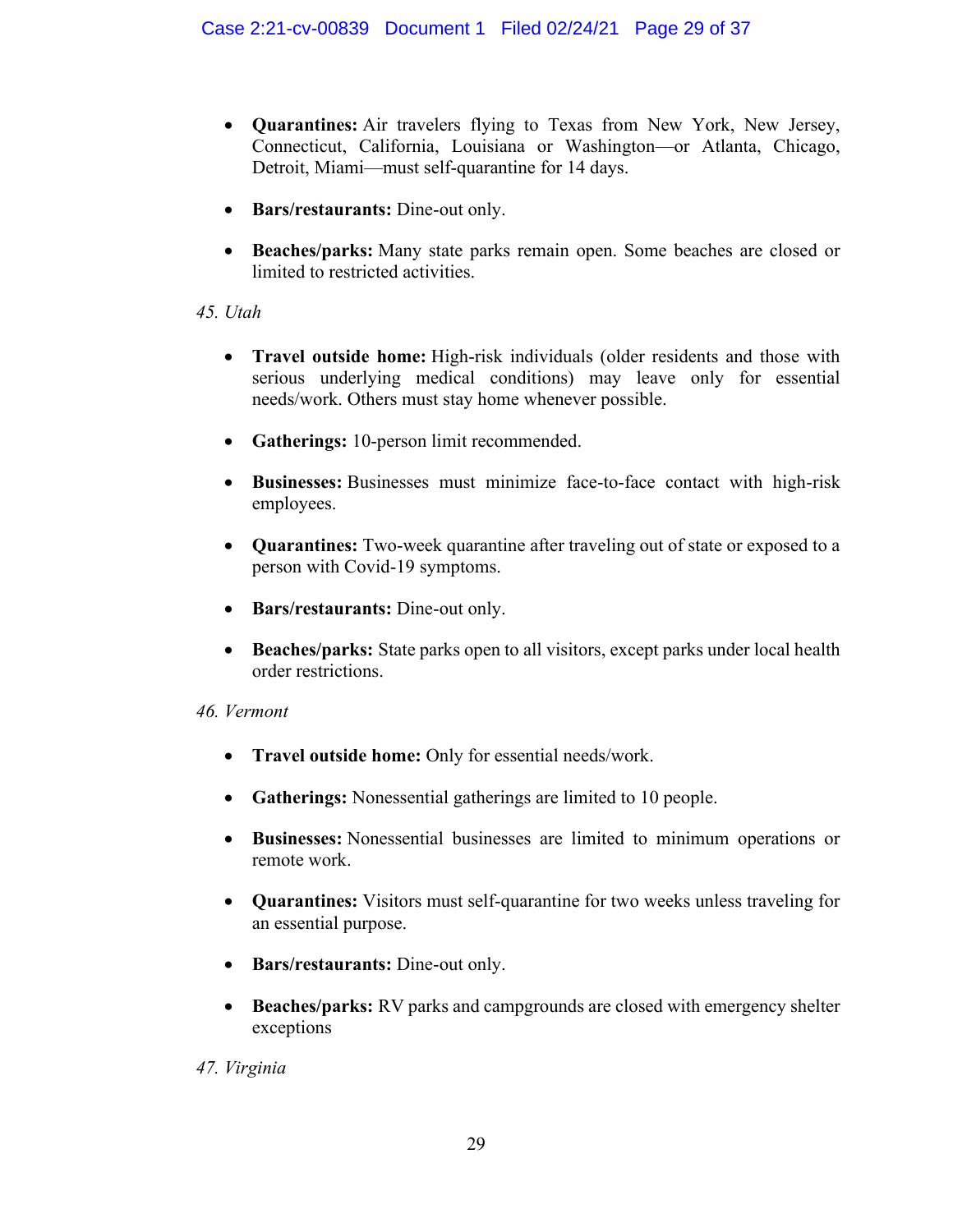- x **Travel outside home:** Only for essential needs/work.
- **Gatherings:** 10-person limit.
- x **Businesses:** Recreation and entertainment businesses must close.
- **Quarantines:** No statewide directive.
- Bars/restaurants: Dine-out only.
- **Beaches/parks:** Beaches are closed except for fishing and exercising. State parks are open for day-use activities. Campgrounds are closed.

#### *48. Washington*

- x **Travel outside home:** Only for essential needs/work.
- x **Gatherings:** All gatherings of people for social, spiritual and recreational purposes are prohibited.
- x **Businesses:** Nonessential businesses are limited to minimum operations or remote work.
- **Quarantines:** No statewide directive.
- **Bars/restaurants:** Dine-out only.
- **Beaches/parks:** State parks and recreational fisheries are closed.

# *49. West Virginia*

- x **Travel outside home:** Only for essential needs/work.
- **Gatherings:** Five-person limit with some exceptions.
- x **Businesses:** Nonessential businesses are limited to minimum operations or remote work.
- **Quarantines:** Two-week mandatory quarantines for people traveling into West Virginia from areas of substantial community spread of Covid-19.
- **Bars/restaurants:** Dine-out only.
- **Beaches/parks:** Park lodges, cabins and campgrounds are closed.

# *50. Wisconsin*

x **Travel outside home:** Only for essential needs/work.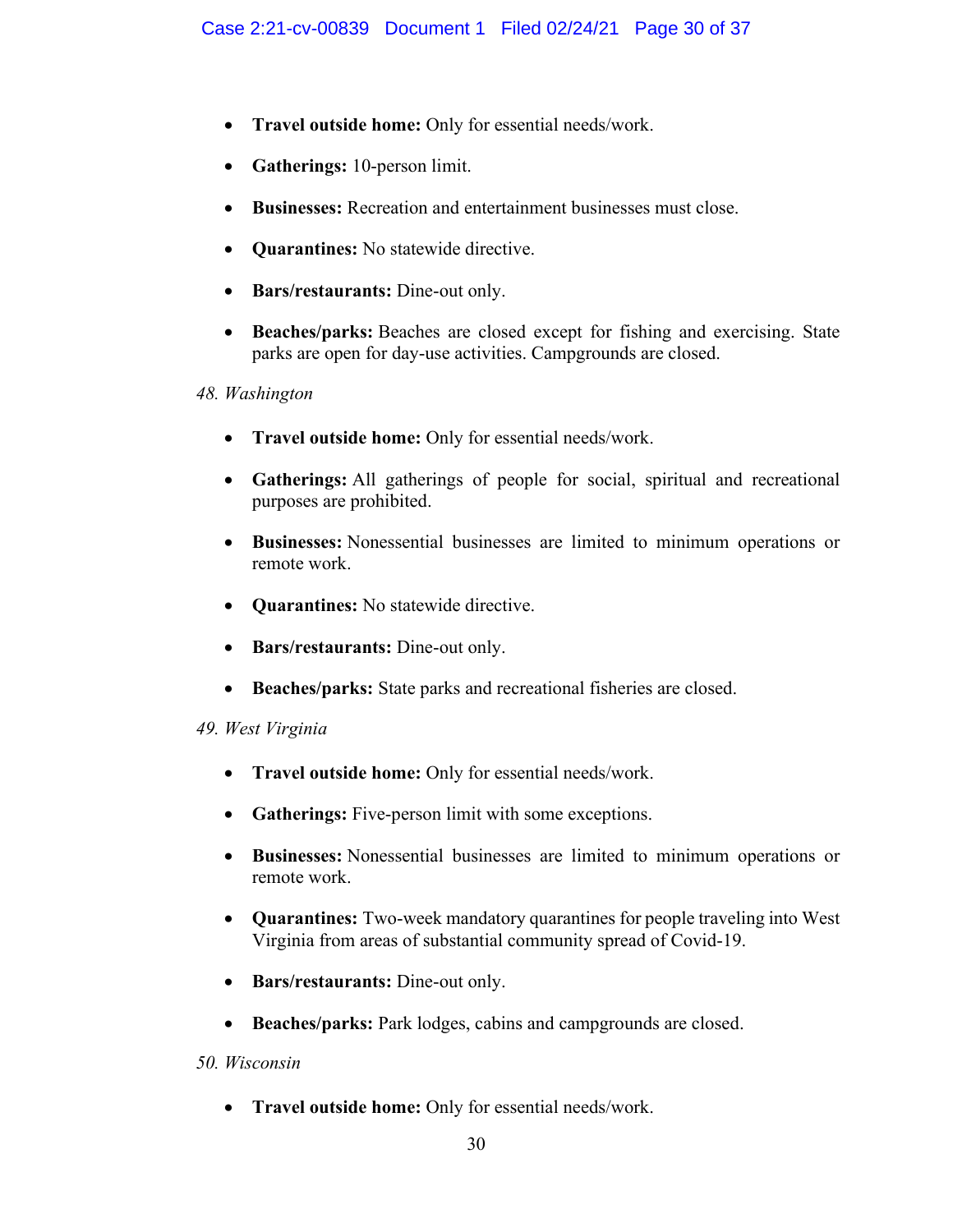- x **Gatherings:** All public and private gatherings are prohibited with limited exceptions.
- x **Businesses:** Nonessential businesses are limited to minimum operations or remote work.
- x **Quarantines:** No mandatory quarantine for out-of-state travelers. Selfquarantine recommended for out-of-state travelers.
- **Bars/restaurants:** Dine-out only.
- x **Beaches/parks:** Many state parks are closed. Campgrounds are closed.

# *51. Wyoming*

- x **Travel outside home:** Residents urged but not required to stay home whenever possible.
- **Gatherings:** Limited to nine people.
- x **Businesses:** Theaters, bars, museums, gyms, nightclubs and other public places are closed.
- **Quarantines:** People traveling to Wyoming for nonwork purposes must selfquarantine for 14 days.
- **Bars/restaurants:** Dine-out only.
- **Beaches/parks:** No statewide directive.

# **CLASS ALLEGATIONS**

# **VI. Insurance Coverage**

69. Plaintiff brings this action pursuant to Federal Rule of Civil Procedure 23(b)(2) on

behalf of the following Class:

All insureds of Defendant who have suffered business interruption and lost income as a result of Civil Authority Orders issued in response to the COVID-19 pandemic.

70. Upon information and belief, Defendant does not cover business interruption services for all insureds in contravention to the uniform language contained in the insurance policies it has issued.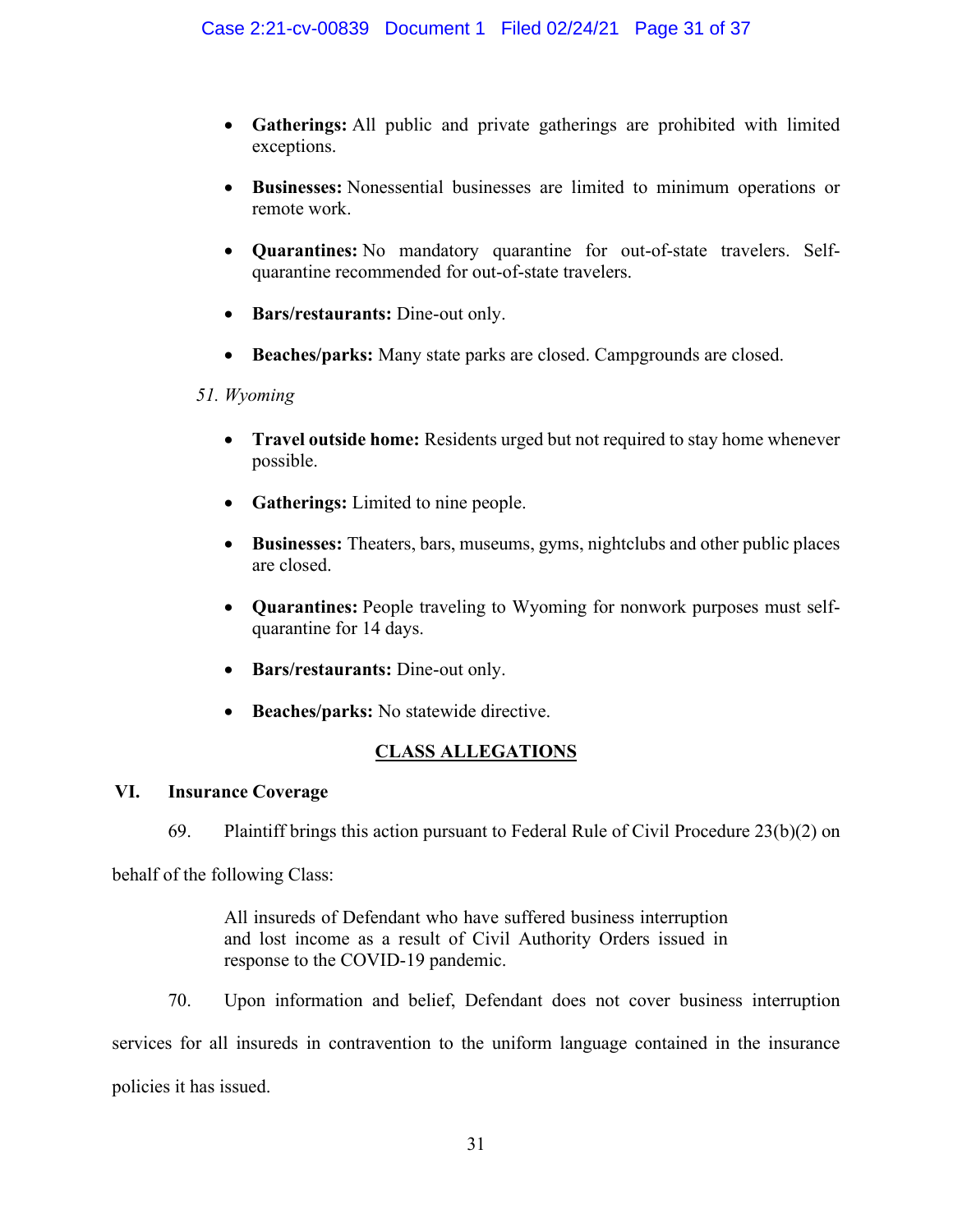#### Case 2:21-cv-00839 Document 1 Filed 02/24/21 Page 32 of 37

71. The exact number of the Class members is unknown as such information is in exclusive control of Defendant. However, due to the nature and commerce involved, Plaintiff believes the Class consists of hundreds of insureds nationwide, making joinder of the Class members impractical.

72. Common questions of law and fact affect the right of each Class member. Plaintiff is seeking Declaratory Relief for all Class members who run businesses with similar polices to Plaintiff's. Declaratory relief will permit adjudication of the rights of all parties as to whether Defendant's policies provide coverage for business interruptions losses the Class has suffered as a result of Civil Authority Orders.

73. Common questions of law and fact that affect the Class members include, but are not limited to:

- a. Whether Defendant was legally obligated to pay for business interruption as a result of Civil Authority Orders issued in response to the COVID-19 pandemic;
- b. Whether Plaintiff and Class members have suffered direct physical loss or damage in accordance with the terms and conditions of Defendant's business interruption insurance policies;
- c. Whether Plaintiff and Class members are excluded from coverage for losses they suffered due to the Civil Authority Orders as a result of the Virus Exclusion; and
- d. Whether Defendant is justified in denying Plaintiff and Class members' claims.

74. The claims and defenses of Plaintiff, as representative plaintiff, are typical of the

claims and defenses of the Class because Defendant wrongfully denied that its policies cover

claims of Plaintiff and the Class members.

75. Plaintiff, as representative plaintiff, will fairly and adequately assert and protect the

interests of the Class.

a. Plaintiff has hired attorneys who are experienced in prosecuting class actions and will adequately represent the interests of the Class.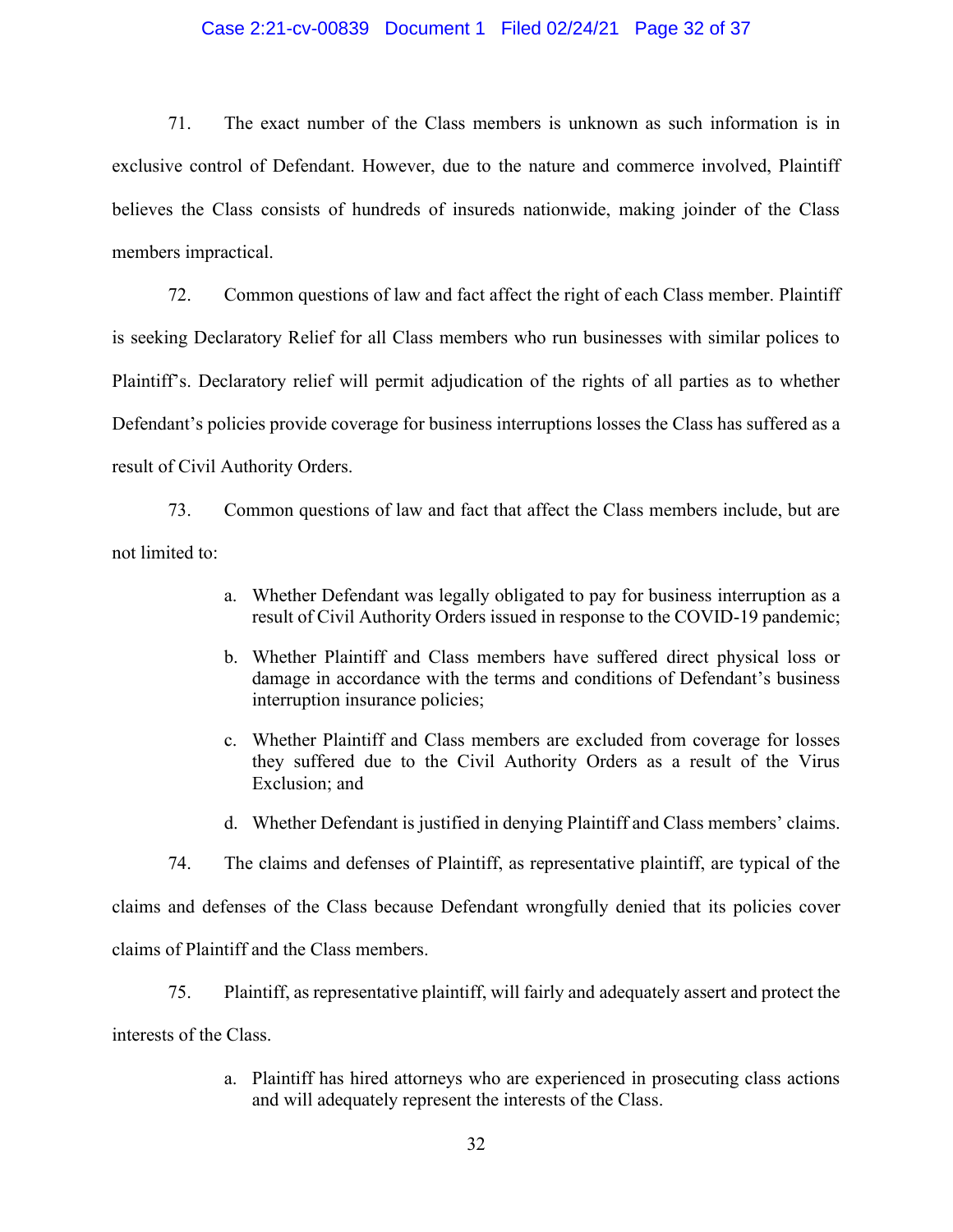b. Plaintiff has no conflict of interest that will interfere with the maintenance of a class action.

76. A class action provides a fair and efficient method for adjudication of the controversy.

- a. Prosecution of separate actions by individual Class members would create a risk of inconsistent and varying results against Defendant when confronted with incompatible standards of conduct; and
- b. Adjudications with respect to individual Class members could, as a practical matter, be dispositive of any interest of other members not parties to such adjudications and substantially impair their ability to protect their interests.
- 77. Defendant has taken steps to discourage the Class from submitting claims under

their policies. For this reason, Declaratory relief for the entire class is appropriate and necessary.

# **CAUSE OF ACTION**

# **DECLARATORY RELIEF**

78. Plaintiff re-alleges and incorporates by reference into this cause of action each and every allegation set forth in each and every paragraph of this Complaint.

79. The Declaratory Judgment Act, 28 U.S.C.  $\S$  2201(a), provides that in "a case of actual controversy within its jurisdiction . . . any court of the United States . . . may declare the rights and other legal relations of any interested party seeking such declaration, whether or not further relief is or could be sought."

80. An actual controversy has arisen between Plaintiff and Defendant as to the rights, duties, responsibilities and obligations of the parties in that Plaintiff contends and, on information and belief, Defendant disputes and denies that:

- a. Plaintiff's Dependent Properties have experienced direct physical loss or damage;
- b. The Orders constitute a prohibition of access to Plaintiff's Dependent Properties;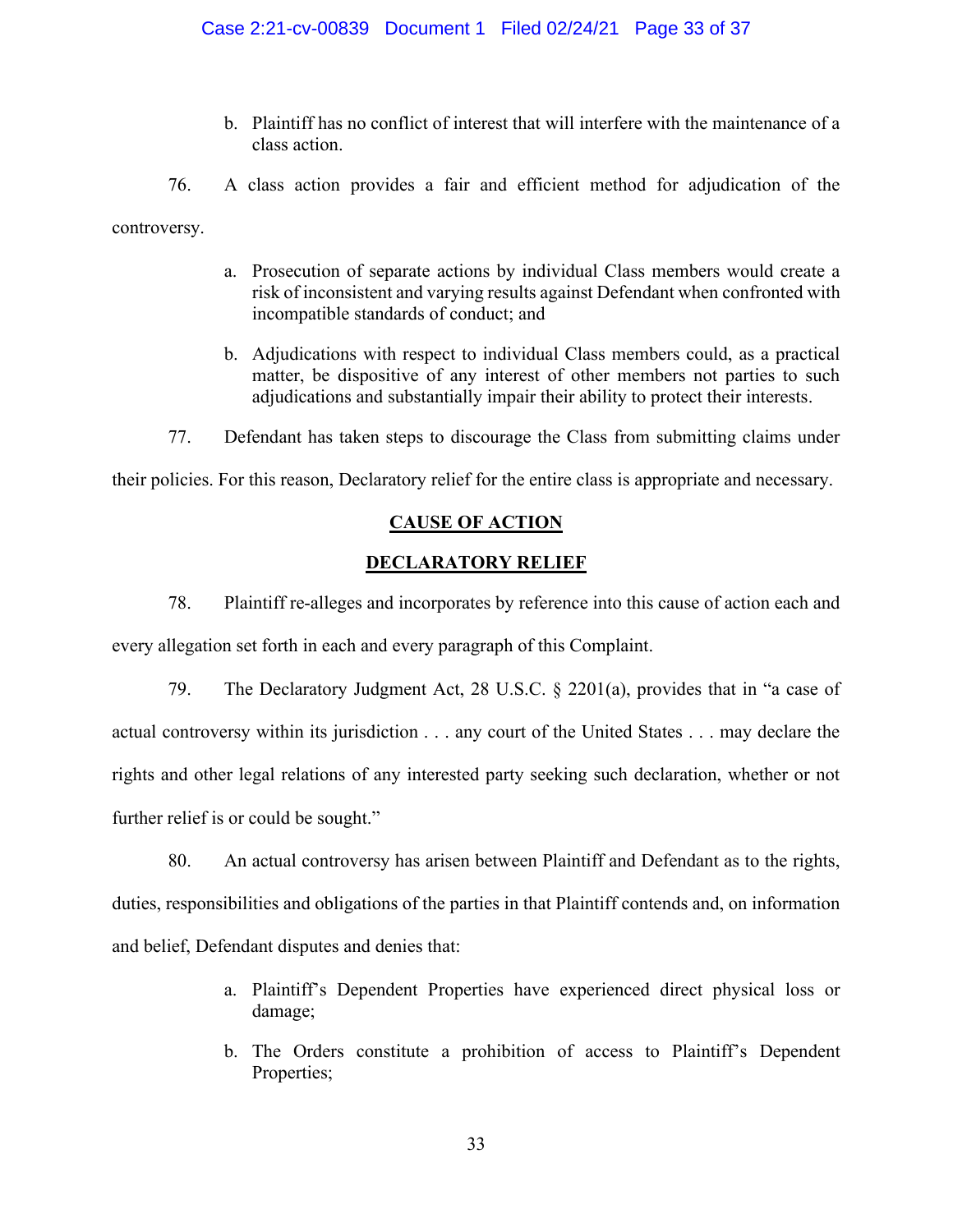- c. The prohibition of access by the Orders has specifically prohibited access as defined in the Policy;
- d. Plaintiff had no choice but to comply with the civil authority Orders and suspend operations at the business;
- e. The Orders trigger coverage;
- f. The Policy provides coverage to Plaintiff for any current and future civil authority closures of a non-essential businesses due to physical loss or damage from the coronavirus under the Civil Authority coverage parameters; and
- g. The Policy provides business income coverage in the event that the coronavirus has caused a loss or damage at a Dependent Property.

81. Resolution of the duties, responsibilities and obligations of the parties is necessary as no adequate remedy at law exists, and a declaration of the Court is needed to resolve the dispute

and controversy.

82. Plaintiff seeks a Declaratory Judgment that Plaintiff's Dependent Properties have experienced direct physical loss or damage.

83. Plaintiff seeks a Declaratory Judgment that the Orders constitute a prohibition of access to Plaintiff's Dependent Properties.

84. Plaintiff seeks a Declaratory Judgment that the prohibition of access by the Orders has specifically prohibited access as defined in the Policy.

85. Plaintiff seeks a Declaratory Judgment that Plaintiff had no choice but to comply with the civil authority Orders and suspend operations at the business.

86. Plaintiff seeks a Declaratory Judgment that the Orders trigger coverage.

87. Plaintiff seeks a Declaratory Judgment that the Policy provides coverage to Plaintiff for any current and future civil authority closures of a non-essential businesses due to physical loss or damage from the coronavirus under the Civil Authority coverage parameters.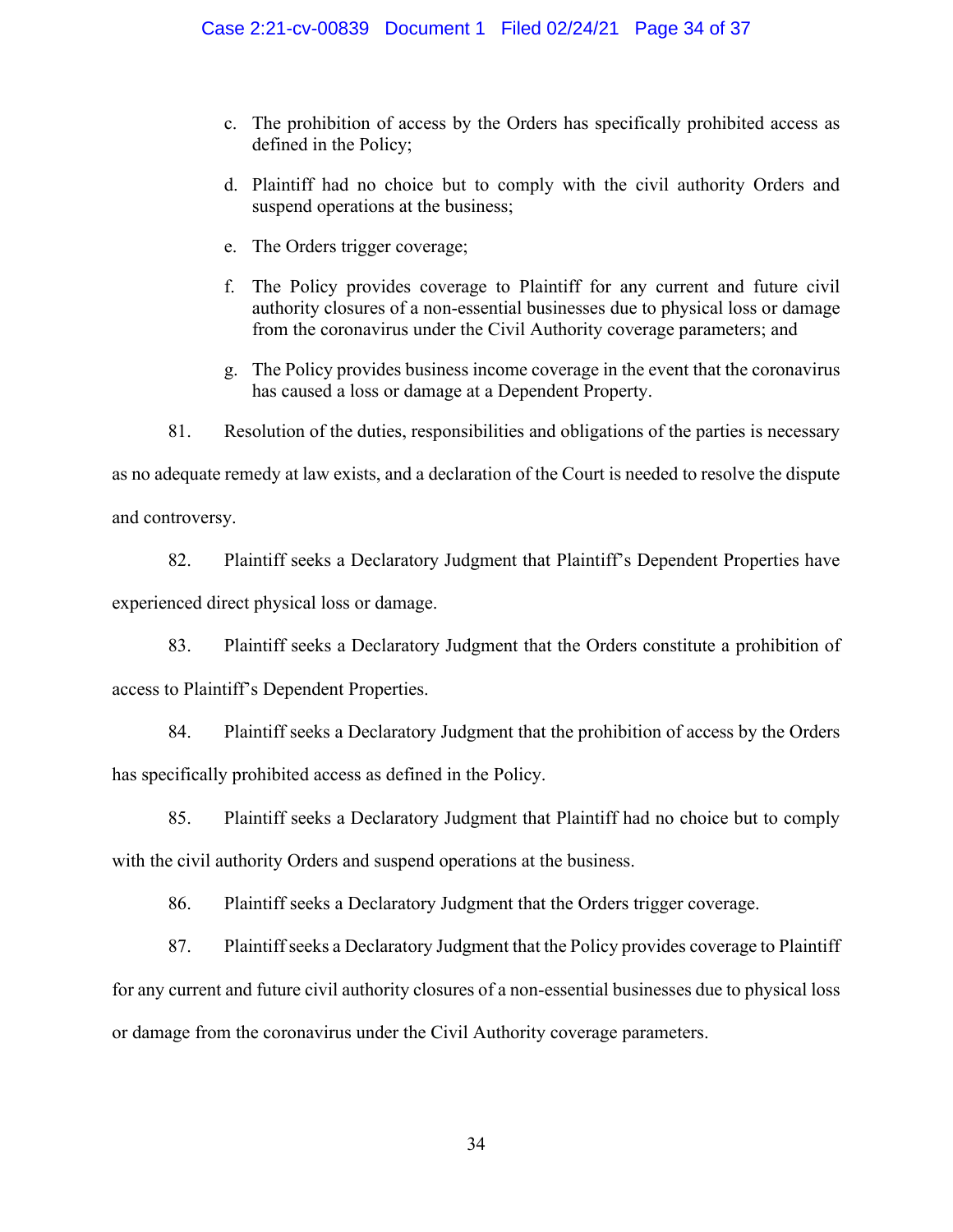#### Case 2:21-cv-00839 Document 1 Filed 02/24/21 Page 35 of 37

88. Plaintiff seeks a Declaratory Judgment that the Policy provides business income

coverage in the event that the coronavirus has caused a loss or damage at a Dependent Property.

89. Plaintiff does not seek any determination of whether the coronavirus is physically in or at the Insured Property, an amount of damages, or any other remedy other than declaratory relief.

#### **PRAYER FOR RELIEF**

WHEREFORE, Plaintiff herein prays as follows:

- a. For an order certifying the Class, directing notice to the Class, and appointing Plaintiff as the Class Representative and their counsel as Class Counsel.
- b. For a declaration that that Plaintiff's Dependent Properties have experienced direct physical loss or damage.
- c. For a declaration that the Orders constitute a prohibition of access to Plaintiff's Dependent Properties.
- d. For a declaration that the prohibition of access by the Orders has specifically prohibited access as defined in the Policy.
- e. For a declaration that Plaintiff had no choice but to comply with the civil authority Orders and suspend operations at the business;
- f. For a declaration that the Orders trigger coverage.
- g. For a declaration that the Policy provides coverage to Plaintiff for any current and future civil authority closures of a non-essential businesses due to physical loss or damage from the coronavirus under the Civil Authority coverage parameters.
- h. For a declaration that the Policy provides business income coverage in the event that the coronavirus has caused a loss or damage at a Dependent Property.
- i. For an award of attorneys' fees and costs.
- j. For such other relief as the Court may deem proper.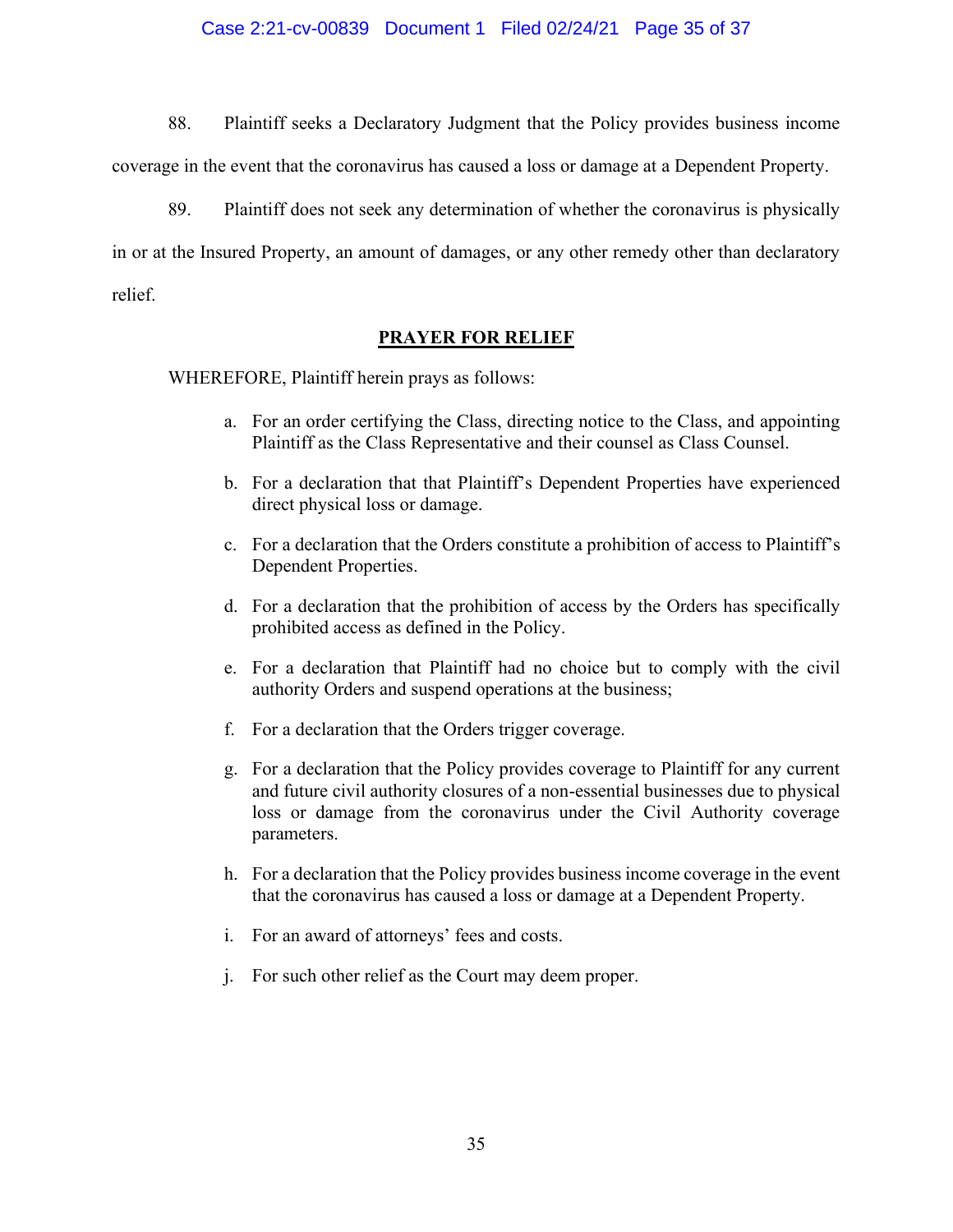#### **JURY TRIAL DEMANDED**

Plaintiff hereby demands trial by jury.

Dated: February 24, 2021 Respectfully submitted,

#### */s/ Daniel C. Levin*

Arnold Levin, Esq. Laurence S. Berman, Esq. Frederick Longer, Esq. Daniel Levin, Esq. **LEVIN SEDRAN & BERMAN LLP** 510 Walnut Street, Suite 500 Philadelphia, PA 19106 Telephone (215)592-1500 Facsimile (215) 592-4663

Richard M. Golomb, Esq. Kenneth J. Grunfeld, Esq. **GOLOMB & HONIK, P.C.** 1835 Market Street, Suite 2900 Philadelphia, PA 19103 Telephone: (215) 346-7338 Facsimile: (215) 985-4169

Aaron Rihn, Esq. **ROBERT PEIRCE & ASSOCIATES** 707 Grant Street, Suite 125 Pittsburgh, PA 15219 Telephone: (412) 281-7229 Facsimile: (412) 281-4229

W. Daniel "Dee" Miles, III, Esq.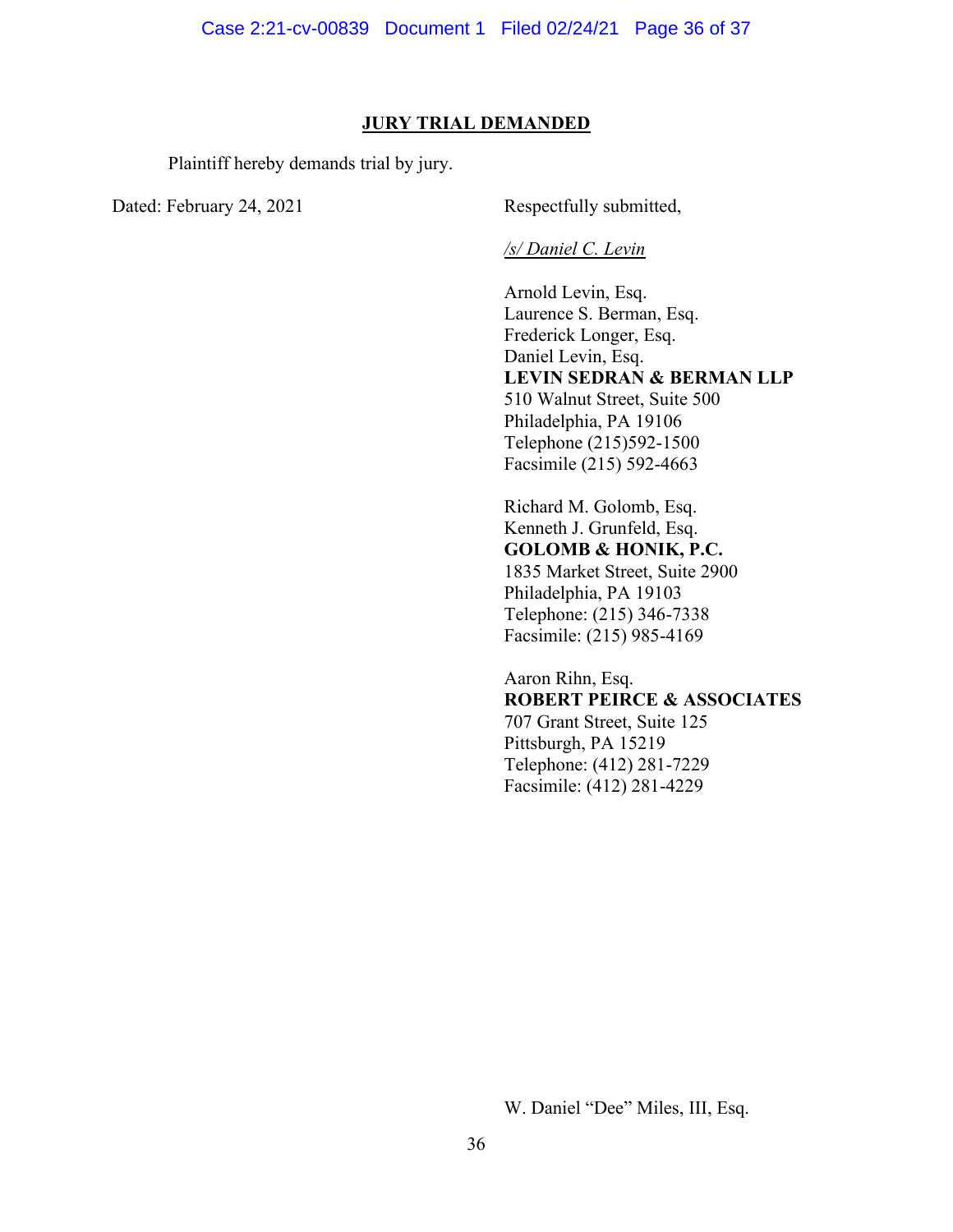Rachel N. Minder, Esq. Paul W. Evans, Esq. **BEASLEY, ALLEN, CROW, METHVIN, PORTIS & MILES, P.C.** P.O. Box 4160 Montgomery, AL 36103 Telephone: (334) 269-2343 Facsimile: (334) 954-7555 [Dee.Miles@BeasleyAllen.com](mailto:Dee.Miles@BeasleyAllen.com) [rachel.minder@beasleyallen.com](mailto:rachel.minder@beasleyallen.com) [Paul.Evans@BeasleyAllen.com](mailto:Paul.Evans@BeasleyAllen.com)

*Attorneys for Plaintiff*